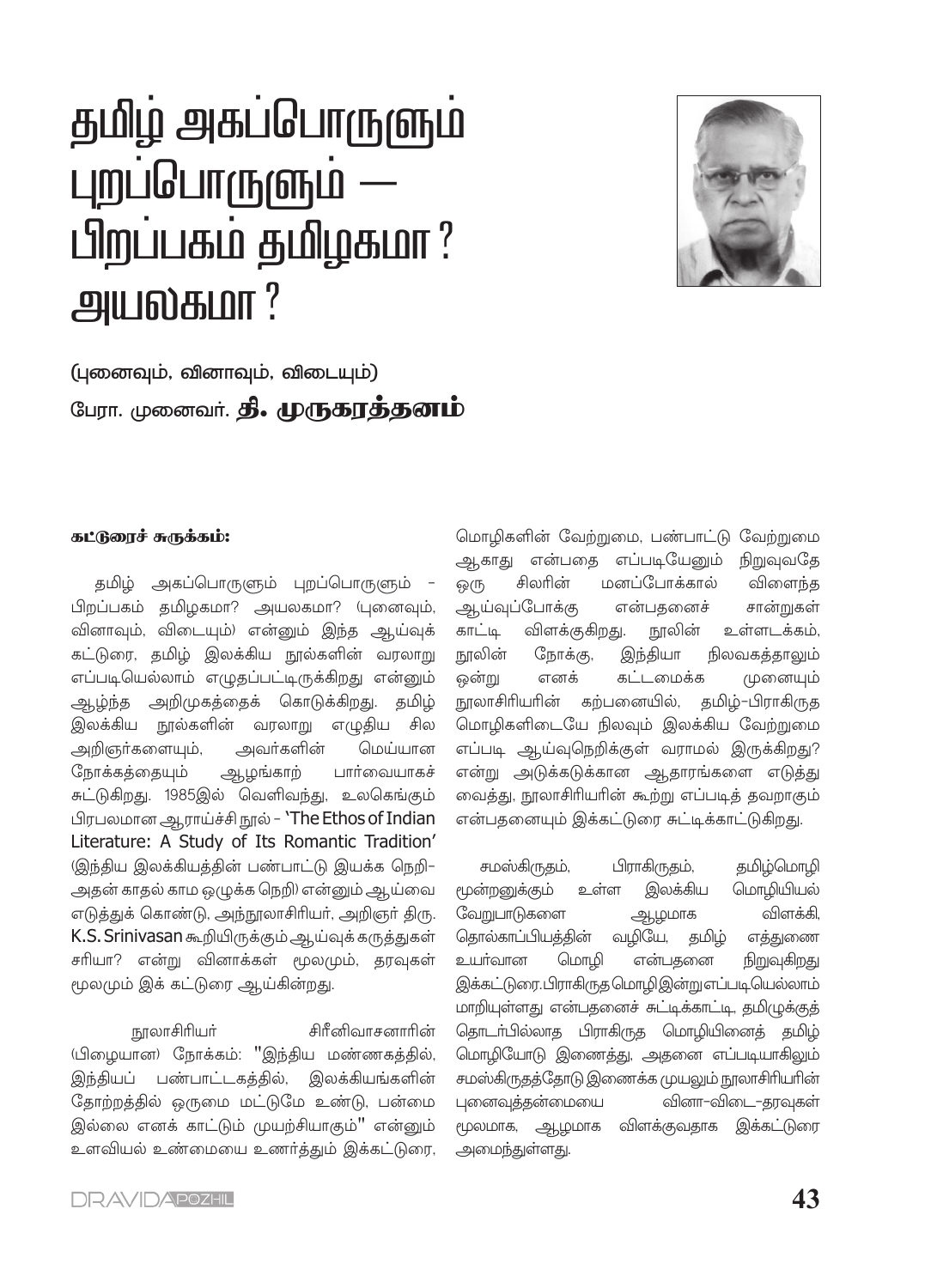#### 1.0. கமிம் நால்களின் வாலாறு எங்ஙனம்?

ளாயிாம் ஆண்டுகளாகக் தமிழ்மொழி படைத்த பன்றூறு நூல்களின் வரலாற்றை ஒரிரு நூற்றாண்டுகளாக அறிஞர் சிலரும் வணிகர் பலரும் வரைந்து வந்துள்ளனர். அனைத்துத் தமிழ்நூல்களின் முழுமை வரலாற்றைக் காண்பது அரிதினும் அரிது. நூல்களின் வகைகள் பல. இலக்கிய நூல்கள், சமயநூல்கள், அறநூல்கள், கலைநூல்கள், சமூக அரசியல் நூல்கள்... என அவை பல. இவ்வகைகள் பற்றிக் கனிக்கனியே வரலாற்று வரைவுகள் பல எழுந்துள்ளன. இவற்றுள் சில ஆங்கில மொழியிலுமே தோன்றின.

தமிழ்நூல்கள் வரலாற்றை வரைந்தோருள் அறிஞர்கள் சிலர் குறிப்பிடத்தக்கவர்கள்: மனோன்மணீயம் சுந்தரம் பிள்ளை. பரிதிமாற்கலைஞர், அடிகளார், மறைமலை சுப்பிாமணிய பிள்ளை. வையாபாி கா. ச. பிள்ளை ப்பரிவை சீனி வேங்கடசாமி. வ. உ. சிதம்பரனார், தெ. பொ. மீனாட்சிசுந்தரனார், மு. வரதராசனார், சிவத்தம்பி, கா. க. நெடுஞ்செழியன், பி. தீருஞானசம்பந்தன் (ஆங்கிலம்), சுப்பிரமணிய பி.சா. சாஸ்திரி (ஆங்கிலம்), மு. அருணாசலம், Ц. அருணாசலம், ஞா. தேவநேயப் பாவாணர், ந.சுப்பிரமணியன் (ஆங்கிலத்திலும் தமிழிலும்), Kamil Zvelebil, George L. Hart, A.K. Ramanujan. Herman Tieken, Friedhelm Hardy மற்றும் (மாணாக்கர்க்குப் பாடம் நடத்தி, தமிழ் இலக்கிய வரலாற்றை வரைந்து வணிக நோக்கில் வெளியிட்டோரும் உள்ளனர். மது. விமலானந்தன், ச.வே. சுப்பிரமணியம், ச. சி. பாலசுப்பிரமணியம், க. பெரிய கருப்பன் (தமிழண்ணல்)..., அடைக்கலசாமி). தமிழ்நூல்களின் வரலாற்றை வரைந்தோருள் பலருக்கும் அணுகுவழிகள் - சான்று வழிகள் (Approaches) பலவாக, வேறு வேறாக இருந்தன; இருக்கலாம். அணுகுவழியைப் பார்வை (View) குறிப்பிடலாம். படைப்பிலக்கியப் எனவும் பார்வை, சமயப் பார்வை, வரலாற்றுப் பார்வை (இந்தியப் பின்புலம், ஆரியம், திராவிடம்....) சமூகவியற்பார்வை (மார்க்சியம், வேபரியம்...) எனவெல்லாம் நூல்களின் வரலாற்றை வரையலாம்; வரைந்துள்ளனர்.

சிலருக்கு நூல்களின் வரலாற்றை வரைதலில் பெறும், காட்டும் நோக்கமும் (aim/purpose) இருக்கலாம்; கொண்ட காம் கருக்கை நிறுவம் என்னமும் இருக்கலாம். இகனால் எவ்வாறாயினும் மேற்கண்ட நோக்குகளுக்குள் சில சார்புகளும் உளவாகின்றன. பார்வையில் காகலம் கடிகலும். விருப்பம் வெறுப்பம் (mania, phobia) இடம் பெற்றுவிடுகின்றன. வரைதலிலும் இந்திய வரலாற்றை இந்திய இலக்கியங்களின் வாலாற்றை வரைகலிலும் இவை உள்ளன எனப் பேசப்படுதல் உண்டு. இனி இந்தப் பின்புலத்தில் தமிழ்நூல்களின் வரலாறு ஒன்றினை, ஒருவா் வரைந்த வரலாற்றின் பாா்வையினையும் நோக்கினையும் கொண்டு காணச் செல்லலாம்.

#### 1.1. சிரீநிவாசனார், நூல், போக்கு:

தமிழிலக்கிய நூல்களின் வரலாற்றில் கொள்ளத்தக்க, குறிப்பிடத்தக்க, கருத்தில் மேற்கொள்ளத்தக்க ஆய்வில் ஒருநூல் ஆங்கிலத்தில் வரையப்பட்ட The Ethos of Indian Literature : A Study of Its Romantic Tradition என்பதாகும். இதனை ஆக்கியோர் K.S. Srinivasan என்பார் ஆவார். நூல் 1985ஆம் வெளியிடப்பட்டது. வெளியீட்டகம் ஆண்டு Chanakaya Publications, Delhi என்பதாகும். நூலாசிரியா், சிரீநிவாசனாா். 1980ஆம் ஆண்டில் ஜவஹர்லால் நேரு நினைவுச் செல்வம் (Jawaharlal Nehru Memorial Fund) என்னும் நிறுவனத்திலிருந்து ஆய்வாளர் கொடை (Fellowship award) பெற்று ஆராய்ச்சி நிகழ்த்தி இவ்வரியநூலை வெளியிட்டுள்ளார். நூலின் பக்க அளவு 244. இந்நூலின் ஆசிரியர் முன்னரே 1971இல் காவிய இராமாயணம் என்னும் பெயரில் ஒருநூல் வெளியிட்டுள்ளார். <u>இந்நூலு</u>ள் இவர் வால்மீகி, கம்பர் ஆகியோர் வழங்கிய இலக்கியச் சிறப்புகளையும் ஒற்றுமைக் கருத்துகளையும் தாம் விளக்கியுள்ளதாகக் கூறியுள்ளார்.

இங்கு விளக்கப்பட எடுத்துக்கொள்ளப்பட்ட கலைப்பினைக் கமிமில் நூலின் எங்ஙனம் காணலாம்? **Ethos** என்பது <u>்பண்பாட்டின்</u> ஒழுக்கநெறி: 'The moral ideas and attitudes that belong to a particular group or society'. ஆதலால் நூலின் தலைப்பு 'இந்திய இலக்கியத்தின்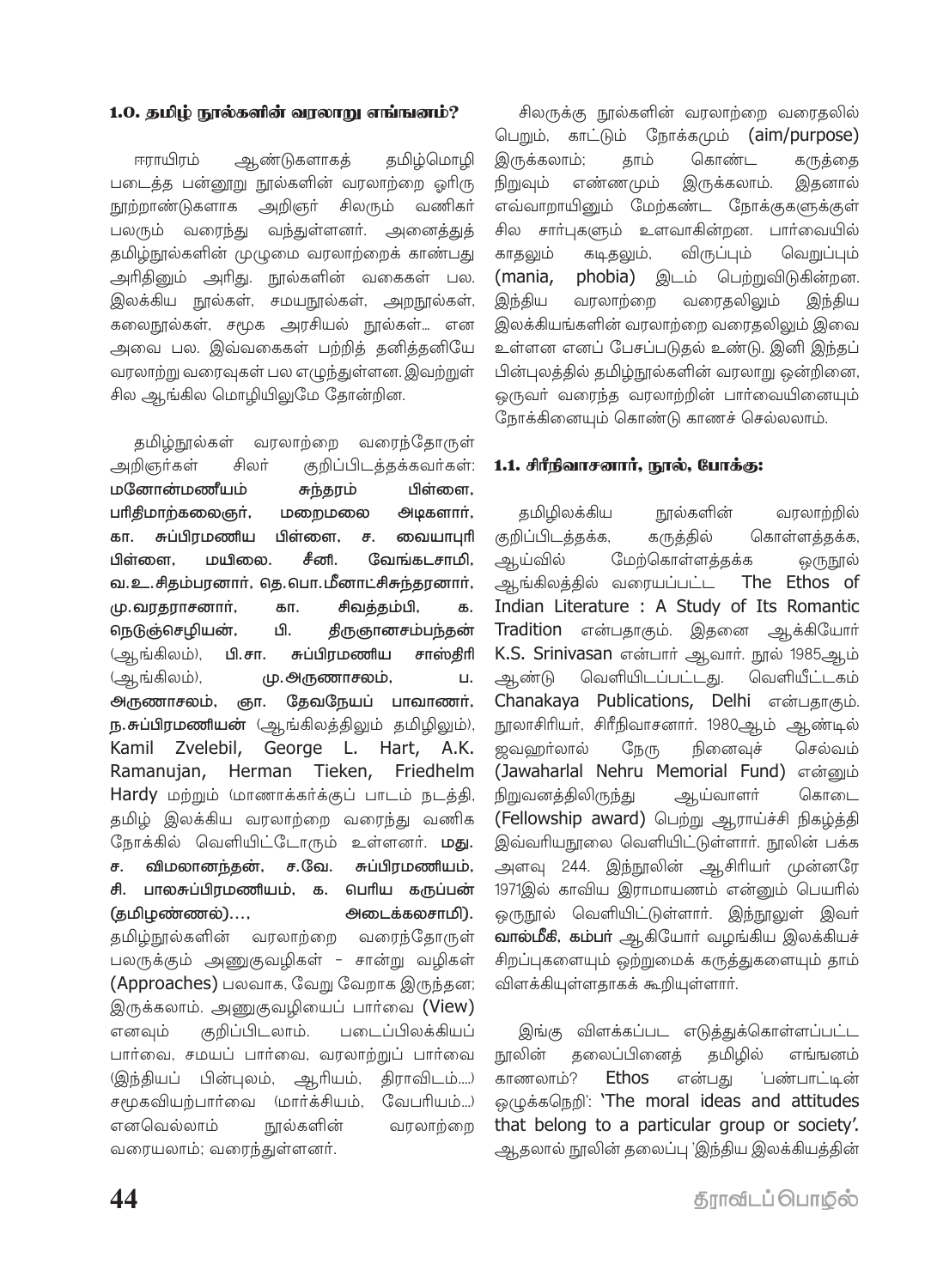பண்பாட்டு இயக்கநெறி'. Romantic tradition என்பது காதல், காம ஒழுக்கநெறி; அல்லது காதற் காம ஒழுக்க மரபு நெறி எனப்படலாம். ஆதலால் இந்த நூலின் தலைப்பை இந்திய இலக்கியத்தின் பண்பாட்டு இயக்கநெறி – அதன் காதல் காம ஒழுக்கநெறி அல்லது அதன் காதல் காம ஒழுக்க மரபுநெறி ஆய்வு என அமைத்துக் கொள்ளலாம்.

இந்த நூல் நுவலும் கருத்துகள் தமிழறிஞரிடைச் செல்லுதல் வேண்டும்; அவர்களது ஆய்வில் இடம் பெறுதல் வேண்டும். இதுவே இங்கு, கட்டுரையின் நோக்கம். நூலாசிரியா் சிரீநிவாசனாா் இவ்வாய்வை வரைந்ததின் நோக்கம் இந்திய மண்ணகத்தில், இந்தியப் பண்பாட்டகத்தில், இலக்கியங்களின் தோற்றத்தில் பொதுமை மட்டுமே உண்டு; ஒருமை மட்டுமே உண்டு; பன்மை இல்லை எனக் காட்டும் வேற்றுமை முயற்சியே ஆகும்: மொமிகள் பண்பாட்டு வேற்றுமை ஆகாது என்பதும் நோக்கம் ஆகும். அவரது கருத்தாக்கம் **`Indianness** of Indian literature', 'Common features in the cultural matrix' எனப்படுபவை.

இவற்றின் எகிர்மறைக் கருத்தாக்கங்கள், 'Multliplicity **of** languages represents multiplicity of cultures', 'Unity in diversity' எனப்படுவனவாம்: இவை கற்பனையாம். இவை இந்தியப் பொதுமைக்கும் ஒருமைக்கும், Indiannessக்கும் எகிாானவையாம். இக்கருத்தாக்கங்களின் <u>அடிப்படையிலேயே</u> இந்நூலாசிரியா் சமஸ்கிருத இலக்கியங்களையும் பிராகிருத இலக்கியங்களையும் தமிழ் இலக்கியங்களையும் ஆய்ந்து காணுகிறார்; காட்ட முயற்சி மேற்கொண்டுள்ளார். ஆசிரியருடைய அணுகுவழியினையும் நோக்க ஆக்கத்தினையும் நூலின் உள்ளடக்கம் (Contents) அவரது காட்டுகிறது. காணலாம்.

#### நாலின் உள்ளடக்கம்:

- $1.$ In Quest of 'Indianness'
- $2<sup>1</sup>$ A Glimpse Across the Vindhyas
- The Prakrit Lyric: Bardic Poems of Love  $3.$
- 4. In the Land of Murugan: Anthologies of Love Poetry
- 5. Sanskrit Poetry: Romance in Devabhasha
- The Triveni of Indian Literature 6.
- The Idyllic Universe of Muktaka  $7.$
- The Sublimation of Love 8.
- The Avalanche from the South  $\mathsf{q}$
- 10. The Language of Intellectual Devotion
- 11. Indian Poetics: Alankaras
- 12. Modern Indian Langauges: Their Common Legacy
- 13. The Grammar of Indian Langauges : **Structural Affinities**
- 14. Poetry, the Soul of Indian Arts
- 15. The Meaning of Meaning: Layers of **Suggestions**

# **Appendices**

- Chart Showing Evolution of Indian Languages
- Map Showing the Ancient Trade and Cultural Routes
- A Select Bibliography

#### 1.2. சிரீநிவாசனாரது நூலின் நோக்கு :

இந்தியம் காணல்: ஓரிரு நூற்றாண்டுகளாக மேலைநாடுகளிலிருந்து வந்து போன அலுவலர், சமயப் பணியாளர், கல்வியாளர் பலர் இந்தியப் பண்பாடு. வரலாறு, இலக்கியங்கள் பற்றி ஆய்ந்தனர்; வரைந்தனர். இந்திய இலக்கியங்களின் வரலாற்றை வரைந்தோர் இந்திய இலக்கியங்கள் எனப்படுபவை சமஸ்கிருத மொழியில் கோன்றியவையே; 'Indian Literature a synonym for Sanskrit literature' எனப் பேசியுள்ளனர். இப்பேச்சு குறையுடையதே; புராணங்கள் அளவில் நிற்பதே. பிராகிருதங்கள், தமிழ் ஆகிய மொழிகளில் தோன்றிய இலக்கியங்களை அவர்கள் கண்டு கொள்ளாதது குறையே என இந்நூலாசிரியர் சுட்டிக்காட்டி மேலும் செல்லுகிறார். மேலை அறிஞர்கள் நூல்களில் 'இந்தியம்' (Indianness) உண்டாயினும் அது முழுமை உடையது அன்று என்பது இவர் கருத்து.

பிரகிருதம் 'இந்தியத்தில்', இந்த (பிராகிருதம்), தமிழ் ஆகிய மொழிகளினுடைய இலக்கியங்களின் வரலாறும் இணைக்கப்பட்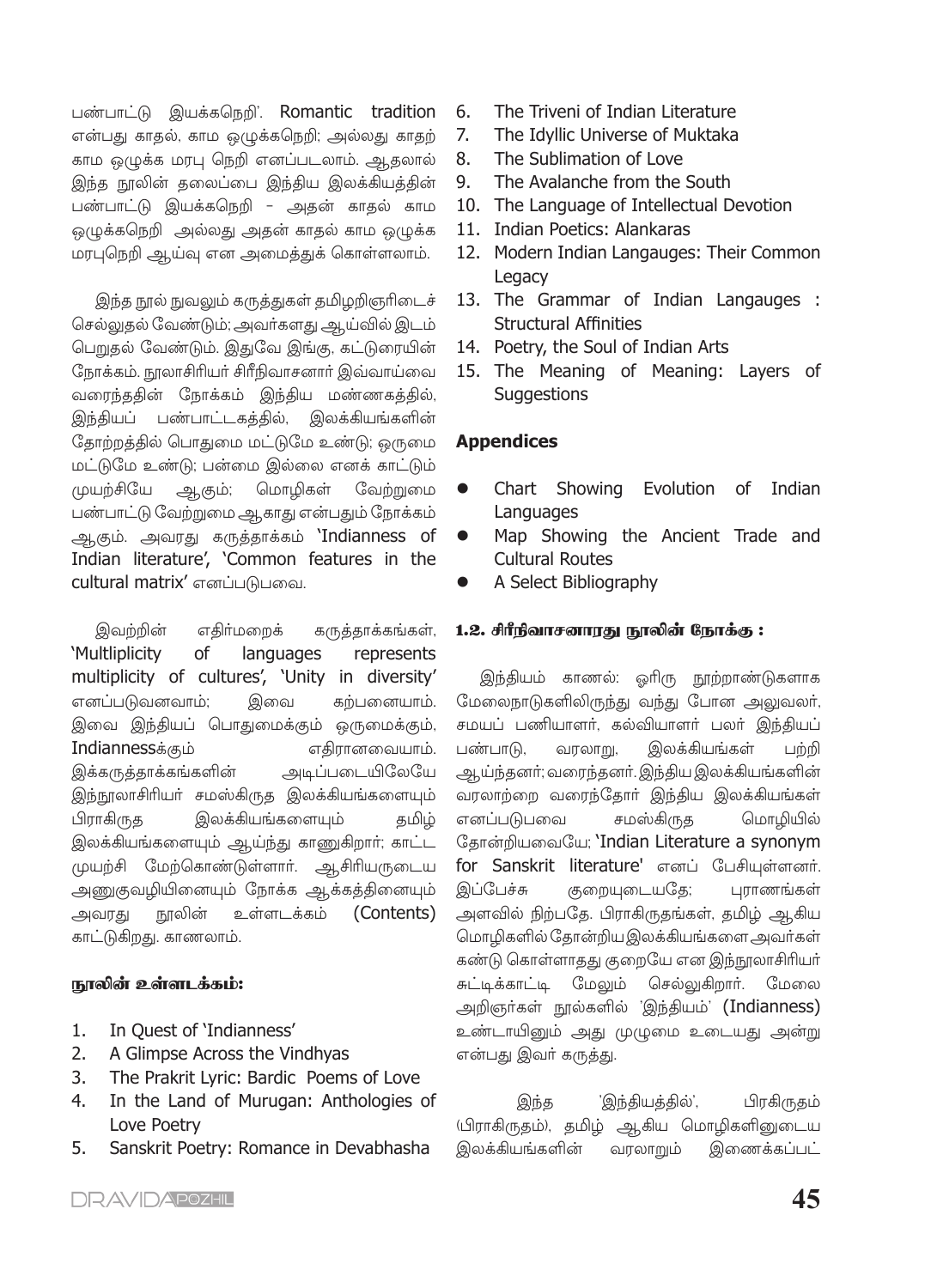டிருக்க வேண்டும் என்பது இவரது கருத்து. 'இந்தியம்' என்னும் கருத்தாக்கத்திற்கு இவையும் தக்கன என்பது இவரது நோக்கம். இணைக்கப்படவில்லையானால் இவை பெறக்கூடும். இவ்விலக்கியங்கள் அயன்மை 'இந்தியம்' என்னும் கருத்தாக்கம் குறுகும், சிதையும் என்பது இவரது நோக்கம். இந்திய மண்ணகத்தில் தோன்றிய இலக்கியங்களில் இவர் பொதுமையே, ஒருமையே ஆசைப்படுகிறாா்; காண காட்ட ிக்ள்யவ மேற்கொள்ளுகிறார். 'சமஸ்கிருகம்' அல்லது 'தமிழ்' (Sanskrit or Tamil) என்பது 'சமஸ்கிருதமும் தமிழும்' கூடாது; (Sanskrit and Tamil) என்பதே இந்தியத்தின் போக்காக இருத்தல் வேண்டும் என்பது இவரது கருத்து. வில் டியூரன்ட் (Will Durant) என்னும் வரலாற்றுப் பெரும்பேராசிரியரது தனிமைப் பண்பாடு என்பது இனங்களிடையே இல்லை: உறவு நிகம்ந்து கொண்டிருக்கும் என்னும் கருத்தைச் சுட்டிப் பல வேறுவேறு இந்திய இலக்கியங்களிடையே உறவு உண்டு என்பதை இந்நூலாசிரியர் வழிமொழிகிறார்; தன் கட்டமைப்புக்குச் சுதை தேடுகிறார்; ஆயினும் வேறுவேறு வரலாறுகளும் உள்ளன அல்லவா! இனங்களிடையே உறவும் உண்டு; துறவும் உண்டு. ஒற்றுமையும் உண்டு; வேற்றுமையும் உண்டு. வரலாற்றில் காலங்கள் உள்ளன: கட்டங்கள் உள்ளன. இவை தம்முள் கொண்டவையும் உள்ளன; கொடுத்தவையும் உள்ளன. வரலாறு பேசுவன இவையே. 'ஒருமையும் பொதுமையும் மட்டுமே உண்டு; இந்தியம் என ஒன்று மட்டுமே உண்டு' என இந்நூலாசிரியர் பேசுவதில், ஆக்கம் செய்வதில் மெய்ம்மையும் உண்டு. பொய்மையும் உண்டு. பொய்மை கடந்து மெய்ம்மை நாடுவோம். பல்வேறு இந்திய வரலாற்றில் காலங்களும் பல்வேறு கட்டங்களும் உள்ளன அல்லவா! பல காலங்களின் வெளிப்பாடே பல இலக்கியங்கள். தமிழ் இடையேயான உறவுகள் சமஸ்கிருதம் பற்றிய சிரீநிவாசனாரின் உள்ளப்புழுக்கம் அவரது வரைவால் வெளிப்படுகிறது:

"Whether it was a consequence of this view or not, culture has been viewed and documented vertically, resulting in tomes on literature, in isolation, e.g., Sanskrit or Tamil, not Sanskrit and Tamil. Considering the

antiquity of both the languages, could it be that creative minds did not interact, what with frequent travel in pursuit of wealth or knowledge of which early literature speaks so often? 'Writing history in separate longitudinal sections' says Will Durant, 'does injustice to the unity of human life'. Whereas specimens of early literature that have survived do, in fact, give unmistakable proof of common ethos and shared values - even quaint fetishes - attested in each of the languages then in use (Prakrit, Sanskrit, Tamil), it is the longitudinal view that informs the writer when for instance, comment is made on social life in ancient Tamil country, on the basis of what is called Sangam poetry, the origin of which is a mystery to historians themselves. The reconstruction of social history on the evidence of old Tamil poems of love or war, can be and has been more misleading than to construe life in Elizabethan England on the basis of Othello or Hamlet Poets are not reporters, the travesty is not their if their descendants in the twentieth century mistake lyrical poetry for historical chronicle."

- (The Ethos of Indian Literature, p.4)

ஆரியம் நூலாசிரியர், திராவிடம், வடவகம் தென்னகம் என வேற்றுமை பேசும் வரலாற்றாசிரியர்களை மறுக்கிறார்; வெறுக்கிறார்; திராவிட மொழிகளின் இலக்கணங்களை வரைந்த கால்டுவெல் கருத்துகள் கண்டு கலங்குகிறார். திராவிட என்னும் சொல்லுக்கு those driven away என்னும் வேற்றுப்பொருள் சமஸ்கிருத மொழியில் உண்டு என எடுத்துக்காட்டிக் கலங்குகிறாா்! தமிழிலக்கியங்களும் தமிழ்மொழியும் சங்க இலக்கியங்களும் பிற மொழிக் கலப்பால் ஆக்கம் பெற்றவையே எனக் காட்டுவதே இந்நூலாசிரியரின் நோக்கம்.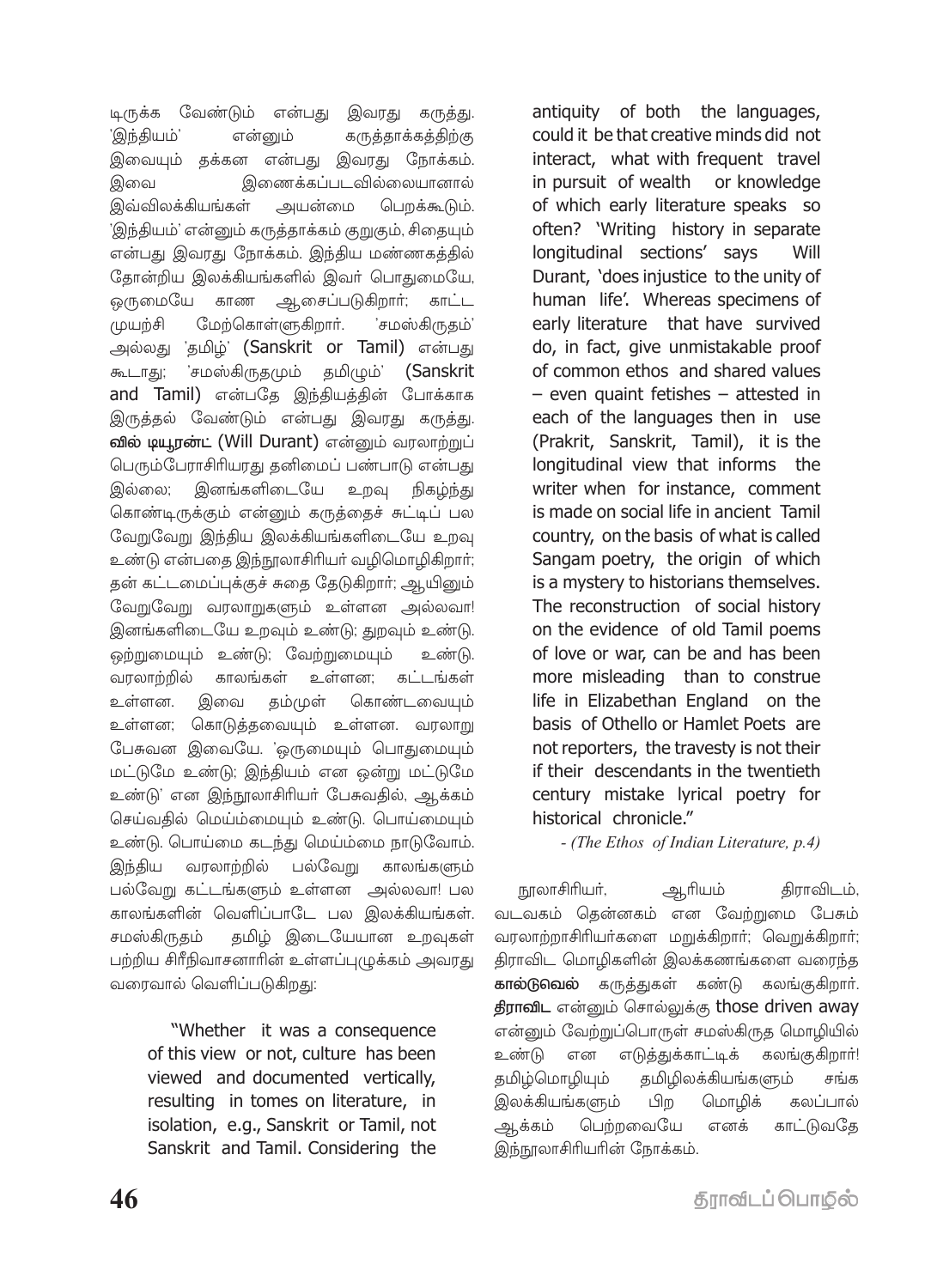"Perception in perspective finds support in recorded evidence, when looked at collaterally. Until about a thousand vears ago all expression of thought in India was confined to three languages - Prakrit, Tamil, Sanskrit, (no modern Indian language has any heritage of literature pre - tenth century A.D). Was it not therefore inevitable that the three linguistic traditions influenced one another at turn, if not in continuum? every records the presence History of Jaina monks and Buddhists in the deep South as early as the 2nd Their hand in the century B.C. classics such as Cilappathikaram and Manimekalai emanating from Tamil land in the 4-5th century A.D. is duly recognised in literary history."

- (The Ethos of Indian Literature, p.7)

பேசும் இந்தியாவின் பன்முகப் வரலாறு காண்பதே பாங்கினை ஒருமுகப் பாங்காகக் சிரீநிவாசனாரின் குறிக்கோள். சமஸ்கிருதம் பிராகிருதம் தமிழ் ஆகியவற்றின் இலக்கியங்கள் ஒருமுகம் கொண்டவை என்பது இவர் கருத்தாக்கம். மேலும் சில சான்றுகள் பேசுகிறார் இவர் :

> "Chronologically one other possibility is of greater significance. It was in 1881 that Weber published a German translation of the Prakrit Gathasaptasati the oldest anthology of lyrical poems in India. If the West had been exposed to this earlier than to Jones Sakuntalam the European introduction to Indian literature would have been very different. Even if it is quite possible the two languages might have been perceived as twins, each with a corpus of writing characteristics of itself, yet consanguineous. Chance

# plays strange tricks even on those who seek knowledge."

 $-$  (The Ethos of Indian Literature, p.6)

இக்கருத்தாக்கங்களை வைதீகம், பவுத்தம், சமணம், சர்வாக உலகாயதம், சாங்கியம், யோகம் முகலானவை வேறு வேறாகவே காண்கின்றன. கரும வினைக் கோட்பாட்டிற்கு அடிப்படையான அழியா ஆன்மாக் கருத்தாக்கம் எங்கோ எப்போகோ யாராலோ இந்கிய மண்ணகக்கில் தோன்றியது; வேதங்கள் காணாதது. திரிவர்க்க சதுர்வர்க்கக் கருத்தாக்கங்களில்தான் எத்தனை எத்தனை பூசல்கள்! மோட்சவர்க்கம் தா்மாா்த்த காமங்களைத் துகைத்து அல்லவோ எறிந்தது! அய்ம்பொருண்மைகள் (பூதங்கள்) நான்கு என்போரும் உள்ளனரே. இவற்றைப் பகுத்தறிவியல் கூளம் என்கிறதல்லவா!

# சமஸ்கீருதம் பிரகீருதம் உறவு :

('பிராகிருத மொழி' எனச் செ.ப. கழகத் தமிழ்ப்பேரகராதி முதல் பிறா் சுட்டும் வழக்கை இந்நூலாசிரியா் பிரகிருத மொமி எனவே வரைந்து செல்கிறாா். அவரது வழக்கு இங்கும் மேற்கொள்ளப்பட்டுள்ளது.) இவ்வுவ பற்றிச் சிரீநிவாசனார் இவ்வாறு குறிப்பிடுகிறார்:

> "Towards  $an$ Indian A reassessment of the View: Indian perception is over-due; it must include a readiness to reckon as manifest with realities in tradition. For instance, the recurring theme of Karma in the literature of every language, the motivation of the four goals of life and their paths (dharma, artha, kama & moksha), the belief in five elements, (earth, water, fire, air, space) and in rebirth, should all be seen as part of the life that shaped India. In any case, the empirical approach is a feeble telescope with which to perceive an ancient culture.

> > - (The Ethos of Indian Literature, p.6)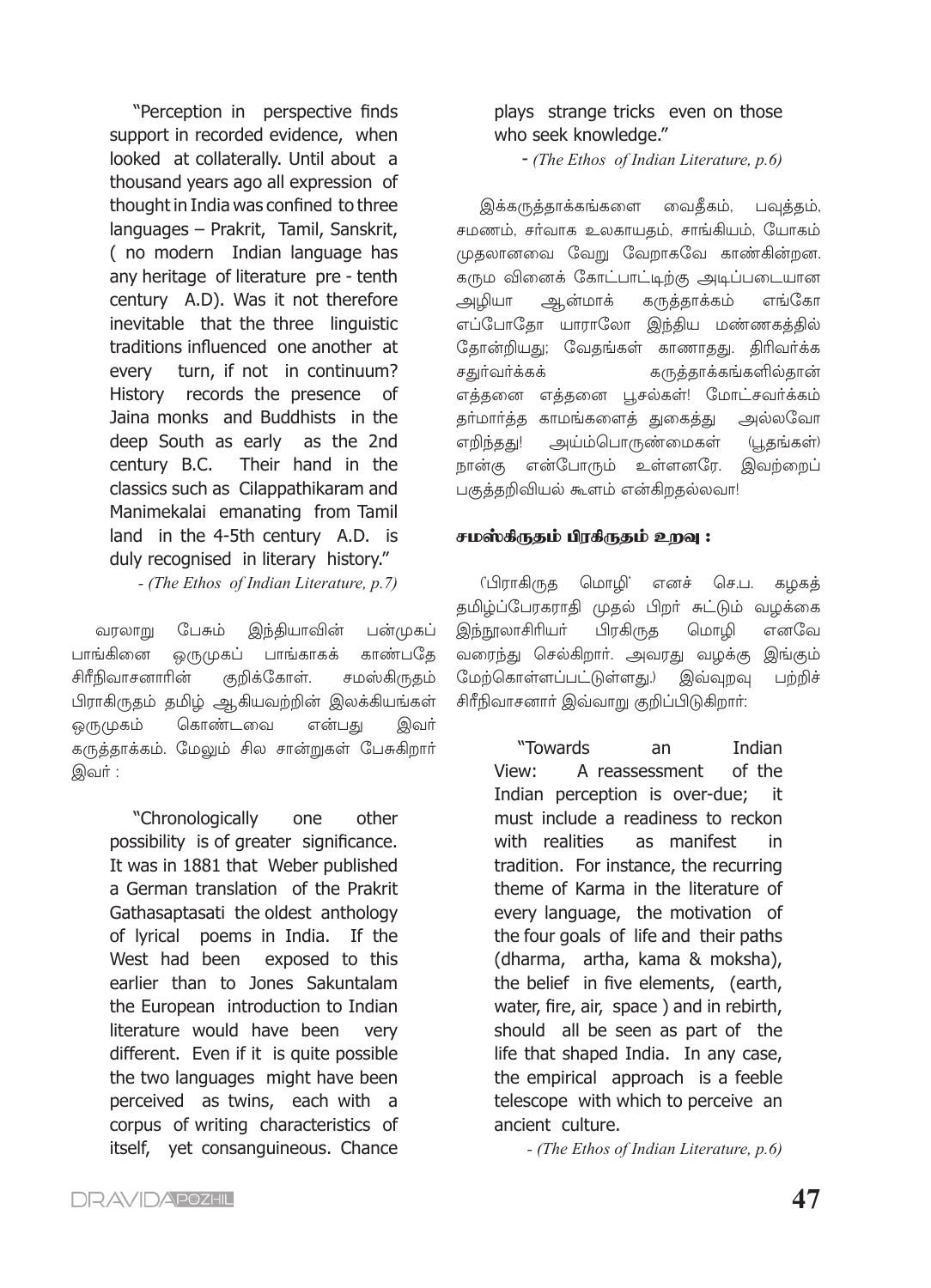பிரகிருதத்தைச் சமஸ்கிருதத்திற்கு இணையாக உயர்த்தி வைத்தும் இவர் பேசுவது போற்றத்தக்கதே. ஆனால் அவற்றை twins எனக் குறிப்பது எண்ணுதற்கு உரியது. அவை companians எனவும் படலாம்; anti-companians எனவும் படலாம். பிரகிருதம் non-sacred mundane மொழி தானே. தமிழும் அப்படித் தான் பார்க்கப்படுகிறது; மொழி வரலாற்றாசிரியர்கள் வரலாற்றை முன்னெடுத்துச் செல்வதை இந்நூலாசிரியர் கண்டு கொள்ளவில்லை என்பது குறையே. இந்தியப் புலத்தில், மண்ணகத்தில் அதன் பண்பாட்டு ஆக்கத்தில் எழும் வினாக்கள், சிக்கல்கள் சில உண்டு எனக் காட்டி இந்நூலாசிரியர் திகைப்பை வெளியிடுகிறார்.

> "Questions that still assail the mind are i) in what does the entire culture of India constitute? ii) how does intense awareness manifest itself? iii) how does one recognise uniformity in treatment when the vehicles of expression are many and distinct?"

> > $-$  (The Ethos of Indian Literature, p.2)

''இயல்கள் பலவாயினும், வந்த வழிகள், பிறந்த வழிகள் பலவாயினும் **`entire culture'** ஒன்றே; பல அல்ல; cultures என்னும் பன்மை இல்லை" எனக் காட்டுவதே இவரது நோக்கம்; முயற்சி. வரலாறு உடன்படுமா என்பது அய்யத்திலும் அய்யமே! இவர் தம் நோக்கத்திற்கு ஏற்ப வரலாற்றை மாற்றுகிறாரோ; மறுத்திருக்கிறாரோ! கருத்து ஆய்வுக்கு உரியது.

மண்ணகத்தில் 'இந்திய இனங்கள் பலவாயினும், இனங்கள் கொண்ட பண்பாடுகள் பலவாயினும், பண்பாடுகள் பெற்ற மொழிகள் பலவாயினும், மொழிகள் படைத்த இலக்கியங்கள் பலவாயினும், (இவை வரலாற்றுண்மைகள் எனப் பேசவில்லை) அவற்றுள் பொதுமை உண்டு; ஒருமை உண்டு; இந்தியம் உண்டு' எனக் கட்டமைப்பதே இந்நூலாசிரியர் நோக்கம் அல்லவா! இந்நோக்கத்தைக் கட்டமைப்பதற்கு கட்டமைக்க ஆய்வு நெறிமுறை அவர் கீழ்க்காண்பதாகும்:

"If identical thoughts / passages occur in any two works, there are four possibilities:

- i) Work A has influenced B
- ii) Work B has influenced A
- iii) Both have drawn upon a common source.
- iv) It is just coincidence.

Coincidence can occur but not so often, so extensively, So, similarities deserve scrutiny. It is not important, however, to establish the superiority of this or that tradition, linguistically speaking; nor even to assess the 'debt' which one tradition owes to the other. The appreciation of the close and continuous interaction among the traditions that have come down to us, transcending barriers of every kind linguistic, geographic, ethnic is its own reward."

- (The Ethos of Indian Literature, p.8)

இவ் ஆய்வு நெறிமுறை சிறப்பானதே. ஆய்வுக்குரிய சான்றுகளின் தகுதிகளும் ஒதுக்கி வைக்கத்தக்கனவோ? ஆனாலும் ஆய்வுச் சான்றுகளின் வரலாற்றுண்மைகள் ஆய்வில் கொள்ளத்தக்கன. இந்நூலாசிரியர் செல்லும் வமியில் சென்று பார்க்கலாம்.

# 1.3. இந்தியா நிலவகத்தாலும் ஒன்றேயாம் :

சிரீநிவாசனாரின் நோக்கம் இந்நூலாசிரியா் மண்ணகத்தின் பொதுமையை, இந்திய ஒருமையை வரைந்து காட்டி, அதன் பண்பாட்டுப் பொதுமையை, இலக்கியப் பொதுமையை எடுத்துக்காட்டுவது அல்லவா! இந்நோக்கத்தைக் வடமண்ணகமும், காட்டும் முதற்படி இந்திய தென்னகமும் உறவுத்தடை இல்லா ஒரகம் என நிறுவுவதாகும். 'இரு நிலவகங்களிடையே போக்குவரத்தைத் தடுக்கும் விந்திய மலை. பண்பாட்டு மொழி உறவினையும் தடுத்துள்ளது' வரலாற்றாசிரியர்கள் என பேசியதை இந்நூலாசிரியா் மறுத்துரைக்கிறார். விந்தியம் இருந்தமைக்குச் கடந்து போக்குவரத்து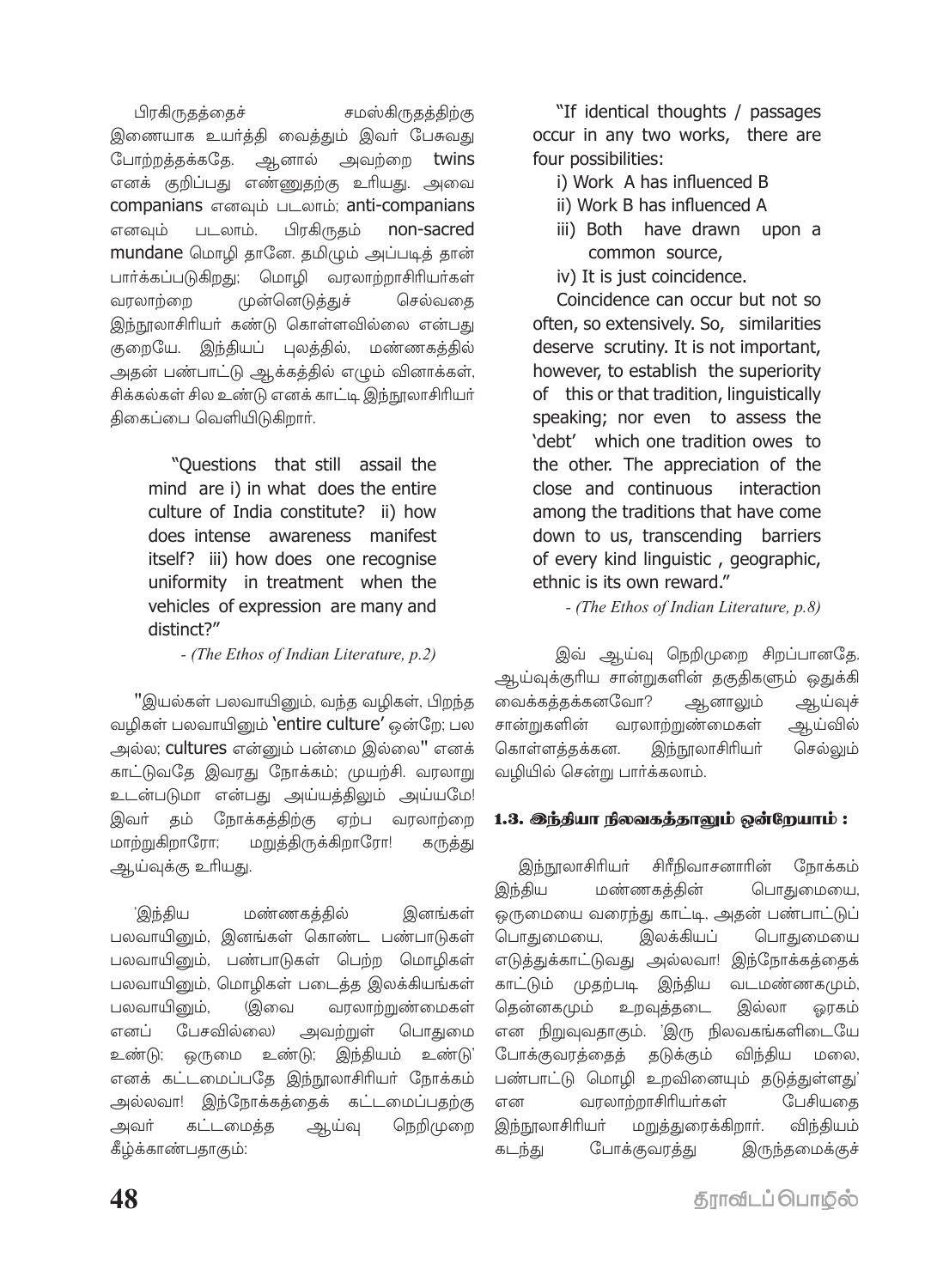கி.மு.வுக்குரிய இராமாயணம் சான்றுகளாகக் மகாபாரதம் தரும் குறிப்புகளையும் **கவுடில்யாின்** அர்த்தசாத்திரம் பேசும் கருத்தையும் சான்றாகக் காட்டுகிறார் இந்நூலாசிரியர். இவை வரலாற்றுக்கு உரிய உண்மைச் சான்றுகளாகவும் இருக்கலாம். கி.பி–க்கு உரிய கட்டுக்கதைகளாகவும், பிற்சேர்க்கையாகவும் இருக்கலாம். **வால்மீகியாா்** பேசும் இலங்கை, **இராவணன்** தென்னகத்தவர்கள் அல்லா் எனத் தொல்லியல் வரலாற்றாசிரியா் ஒருவர் எடுத்துப் பேசியுள்ளார். கவுடில்யரும் கென்னாட்டவர். தமிழர் என்னும் பேச்சும் உண்டே! அகத்தியா் தென்னாடு போந்தபோது அவருக்கு விந்தியமலையில் சிக்கல், தடைநோ்ந்த ககையும் உண்டே! பழந்தமிழகத்தைத் கம் போக்கில் வேறாகக் கட்டமைக்க இந்நூலாசிரியர் முனைகிறார். மேற்கண்ட சான்றுகள் உதவுமோ!!

வாணிகம், பொருளீட்டல், கொள்கை பரப்பல் வேண்டி ஒட்டக ஊர்தியின் வழி வடமண்ணகத்தர் தென்னகம் தமிழகம், போந்தனர் எனவும் நூலாசிரியர் பேசுகிறார். சமணரும் பவுத்தரும் அமைதிவேண்டியோ,சமயம்பரப்பவோ,இலங்கை முதலான அயல்நாடுகள் செல்லவோ, கி.மு. முதற் நூற்றாண்டுகள் தொடங்கித் தென்னகம் சில வந்துள்ளனர் என்பது வரலாற்றுண்மையே. கி.மு. முதற்கொண்டு தமிழகத்தில் தென்படும் பிராமி கல்வெட்டுகள் எழுத்துக் இவ்வருகைக்குச் சான்றாக நிற்கின்றன. (ஆரிய வேதவழிச் சமயப் பிராமணர்களும் யாகமுறையினைத் கோளில் சுமந்து தமிழகம் போந்து ஊர்களின் ஓரங்களில் ஒதுங்கி வாழ்ந்து வந்துள்ளனர் என்பதும் வரலாறாகும்.) இந்நூலாசிரியர் சமண பவுத்தர்களின் வருகையைச் சிறப்பாக எடுத்துரைக்கிறார். அவரது நோக்கத்திற்கு இது துணை.

#### 1.4. பிரகிருதமொழி நூல் சத்தசாயி:

என்னும் 'வாால' 'Haala' சாதவாகன மன்னர் (கி.பி.20-24) அவரது காலத்துப் புனித சமஸ்கிருதத்தின் மீது கசப்புக் கொண்டு ஒதுக்கிப் பிரகிருதத்தின் மீது விருப்புக் கொண்டு அம்மொழியில் ஊர்ப்புறப் பட்டிதொட்டிகளில் வழங்கிய நாட்டுப்புறப் பாடல்களைத் தொகுத்து ஒரு நூலாக்கினார் என்பது கதை; வரலாறோ? ஒருகோடிப் பாடல்களிலிருந்து எழுநூறு

பாடல்களை மட்டும் கேர்ந்து அம்மன்னர் நூலாக்கினார். (அவற்றை முதலில் பிரம்மா தானே ஆக்கியிருப்பார் – மற்ற பிற நூல்களின் கதை போன்று!) ('எமுநூறு' என்னும் எண், நூற்பாக்களின் தொகுப்புக்கு மேற்கொள்ளப்பட்ட முறைஎண். நூற்பாக்களின் தொகுப்பில் 7,70,700, 7000 என்னும் எண்கள் ஆட்சி கொண்டிருக்கின்றன.) வறால மன்னர் தொகுத்த இந்நூலுக்கு 'எழுநூறு' என்பதே பெயராம்; 'பா எழுநூறு' என்பதுமாம். வடமொழிப் பெயர்'காதாசப்தசதி' என்பதாம்.'சப்த'ஏமு;'சதி'நூறு - இப்பிரகிருத நூலின் பிரகிருதப் பெயர் 'சத்தசாயி' 'Sattasaai' என்பதாம். இத்தொகைப்பாக்களின் நூலே இந்திய மண்ணகப் பண்பாட்டுப் புலத்தில் காதல், காமம் (காதற்காமம், காமக்காதல்!) பற்றிப் பேசும் தொன்மை முதல் நூல் என இந்நூலாசிரியா் இலக்கிய வரலாறு பேசுகிறார். இத்தொகை நூலின் ஆக்கமும் தாக்கமுமே இந்திய இலக்கிய வரலாற்றில் காதல், காம இலக்கியங்கள் தோன்ற வாய்ப்பை வளர்த்தனவாம். இவ்வாக்கத்தை வரைந்துகாட்டலே சிரீநிவாசனாரின் இந்நூலின் பொருண்மை.

# 1.5. தமிழ் பிரகீருத மொழிகளிடை இலக்கிய ஒப்புமை :

தமிழகமண்ணின்தமிழரின்பழந்தமிழ்த்தொகை நூல்களாம் எட்டுத்தொகை, பத்துப்பாட்டுக்கள் பாடும் காதல், காமப் பொருண்மையும் (மறம் உள்பட) பிரகிருத சத்தசாயி பாடும் பொருண்மையும் ஒத்தனவே; பெரும்பான்மை ஒற்றுமையுடையன எனஇந்நூலாசிரியர் பேசுகிறார்; அவர் போக்கில் காட்டுகிறார்; குறுந்தொகை, நெடுந்தொகை(அகநானூறு), அய்ங்குறுநூறு, ஆகிய நூல்களிலிருந்து திருக்குறள்  $15$ பாக்களைச் சான்றுகளாக அவர் மொமி பெயர்த்துத் தந்து காட்டுகிறார்; சத்தசாயி, தமிழ்த் தொகைநூல்களிடையே ஒற்றுமையும் உண்டாம்; ஒப்புமையும் உண்டாம்; ஒருமையும் உண்டாம்; பொதுமையும் உண்டாம் எனக் காட்டுவதே இங்கு அவரது நோக்கம்; உறுதி செய்கிறார்.

அடுத்து இந்நூலாசிரியா் சொல்வது, இப்பொதுமை ஒற்றுமை எங்ஙனம் செல்வது இம்மொழிகளிடை வந்தன என விளக்குவதே ஆம்.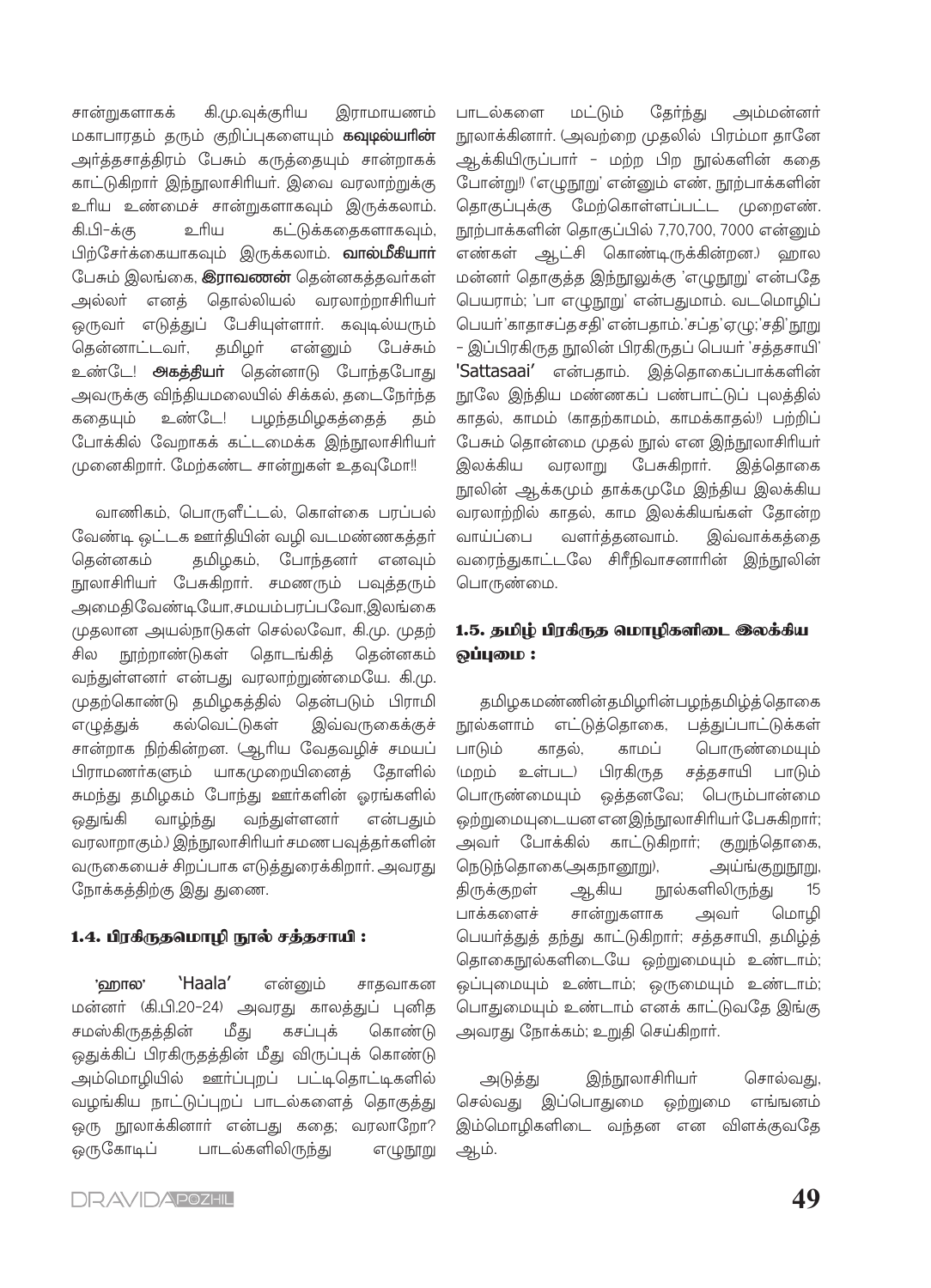#### 1.6. ஒப்புமை ஆய்வு நெறி :

இருவேறு மொழிகளுக்கிடையே நிலையும் பொதுமைக்கூறுகள் எங்ஙனம் கோற்றம் பெற்றிருக்கலாம் நூலாசிரியா் என அறிய இந்நெறிமுறைகளைத் தருகிறார்:

> "There are, of course, four possibilties: (1) sheer coincidence; (ii) both have derived from an older common source; (iii) Tamil influence on Prakrit; (iv) Prakrit influence on Tamil" - (சிரீநிவாசன், ப.40)

- (i) தன்னாக்கப் (Orthogenetic பொதுமை aspect);
- (ii) முன்னைப் பொதுமைக் கூறு ஒன்றின் பின்னை ஆக்கம்;
- (iii) தமிழ், பிரகிருதத்துக்குத் தரல்;
- (iv) பிரகிருதம் தமிழுக்குத் தரல் என்பன தமிழில் விளக்க நெறி.

#### 1.7. ஒவ்வாத ஆய்வு நெறிகள்:

முதல்நெறி, தன்னாக்கப் பொதுமை வரலாற்றுச் சான்றுகளுக்கு மாறாக உள்ளது. ஏன் எனில், 'இவற்றிடையே ஒற்றுமைக் கூறுகள் பல உள்ளன' என்கிறார் ஆசிரியர்; ஒதுக்குகிறார்.

இரண்டாம் 'முன்னைப் நெறி, பொதுமை 'தன்னுணர்வுள்ளக் பின்னை ஆக்கம்' கருத்தாக்கமே (personal influence)' எனக் கூறி அதனைக் கழிக்கிறார் ஆசிரியர்.

'மூன்றாம் நெறி தமிழ், பிரகிருதத்திற்குத் தருவதற்கு வாய்ப்பில்லை; தமிழ்ச் சான்றுகள் காலத்தில், பிற்பட்டவை சத்தசாயிக்குக் ஆதலால்' என அவர் பேசித் தள்ளத்தக்கது என்கிறாா். பழந்தமிழ்த் தொகை நூல்களுக்குச் சங்கம் எனப்பட்டது ஒன்றும் இருந்ததில்லை. வரலாற்றில் சங்கம் என்பது கற்பனைக் கட்டுமானம். இத்தொகை நூல்கள் கி.பி. நான்கு நூற்றாண்டுகளுக்கு உரியவை. தமிழ் கொடுத்தல் எங்கே இயலும் என ஆசிரியர் தாம் கண்டெடுத்துக் கொண்ட வரலாறு சுட்டி மூன்றாம் நெறியைக்

துகைக்கிறார். 'சத்தசயீ, தமிழ்த் தொகை நூல்கள் ஆகியவற்றிடையே ஒற்றுமைச் சான்றுகள் நிறைய உள. **மதிவாணாின்** ஆந்திர நாட்டு அகநானூறு என்னும் நூலும் சான்றாக நிற்கின்றது' என்கிறார் அவர். வடவக தென்னகத்திடையே போக்குவரத்து நிறைய இருந்தன எனவும், சுமணர்களே இப்போக்குவரத்துக்குப் பெருந்துணையாக இருந்தனர் எனவும் ஆசிரியர் சான்றுகளுடன் பேசுகிறார். கி.மு., கி.பி. முதல் நாற்றாண்டுகளில் தமிழகத்தில் **நாட்டப்பட்ட** பலப்பல பிராமிக் கல்வெட்டுகளும் உறவுக்குச் சான்றாக நிற்கின்றனவாம்.

#### 1.8. ஒத்த ஆய்வு நெறி: பெயர்கள் ஒற்றுமை:

நான்காவது நெறிப்படி, பிரகிருதம் காதல் காம அகப்பொருளைத் தமிழுக்குத் தந்தது; தமிழ் கொண்டது என்பதே வரலாற்றுண்மை என்கின்றார் ஆசிரியா். இதற்கு இருமொழி இலக்கியங்களுள் பொதுமை'யே (common பாப்படைத்தோர் authorship) தக்க சான்றாக உள்ளது என்கிறார் அவர். இந்தப் 'படைத்தோர் பொதுமை' என்பது படைத்தவர்களின் பெயர்கள் ஒப்புமையுடைமை (similarities) கொண்டவை என்பதாகும் போலும். பழந்தமிழ்த் தொகைநூற் புலவர்கள் 437 பேர்கள் ஆசிரியா் கணக்கிடுகிறாா். இவா்களுள் என  $10$ விழுக்காட்டினர் ஒத்த அயல்மொழிப் பெயர்களைக் கொண்டவர்கள் என்கின்றார் நூலாசிரியர். இவ்வொக்க பெயர்களின் மேலும் கீரன் (24), நாகன் (15), சாத்தன் (19), தத்தன் (6) கண்ணன் (34) என்னும் பிரகிருதச் சொற்களும் தமிம்ப்புலவா்கள் பெயா்களாக உள்ளன என மேலும் அவர் காட்டுகிறார்.

#### 1.9. அயல்மொழிப் பெயர்கள்:

பிரகிருத அயல்மொழிப் பவுத்த சமண பெயர்கள் எவை எவை எனப் பட்டியலிட்டு வகை தொகைப்படுத்தித் தருகிறார் ஆசிரியர். அவற்றை இங்குக் காண்பது ஆய்வுக்குத் தேவைப்படும்.

"I. Common names of poets in Tamil and Prakrit

The corpus of Sangam poetry deserves to be viewed in the national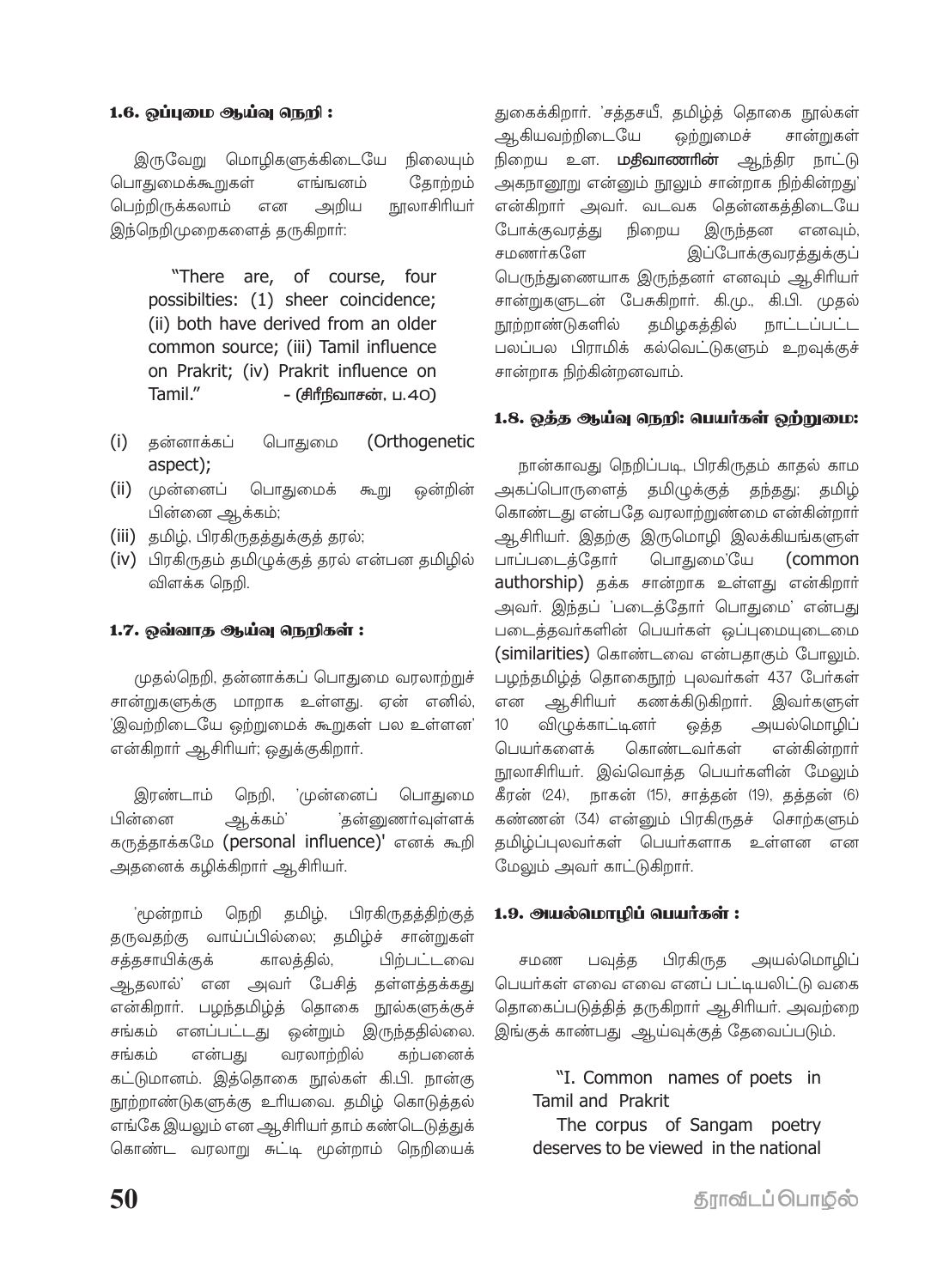perspective for one important reason above all common authorship. An aspect which has not so far attracted the attention of scholars is that the names of Tamil poets found in the colophons have much in common with the rest of India; the similarities are worth nothing, even if they are manifest in about just one tenth of the names that figures in the anthologies.

An oft repeated name in Sangam poetry is of Kapilar who is credited with 235 songs out of a total of 1947 in the Aham anthologies. The word is patronymic; Paripadal refers to eleven Kapilas. ( The founder of the Sankhya system was evidently a respected figure in ancient South India.) A long poem of 261 lines, Kurinjippattu is said to be Kapila's the occasion for the work having been the need to educate the Aryan King, Prahatta (Brihaddatta) on clandestine love, Kalavu of the Tamil people, which is in no way inferior to gandharva marriage as the epilogue says. It also speaks the trivarga as the goal. (Kapila was possibly a Jain; he is referred to as antanalan in Pur. 126.) At any rate, the word is not traceable to any root in the southern languages, etymologically. There are atleast a dozen other names of this kind, ranging from common ones such as Kesava and Damodara to the unique ones such as Valmiki and Markandeya. The name of Palitta (Skt. Padalipta) the author of 'Tarangavai kaha' occurs as Paliyattanar or Palattanar. The name of Gunadhya (author of Brihatkatha) occurs as such, along side a number of Kiras, (24) Nagas (15) Sattas (19), Dattas (6), etc. The Kannans (Pkt. Kanha for Krishna) lead with 34 poets of that name.

The following table gives some names with a distinct Sanskrit flavour. குமிம்ப் பெயர்கள் இக்கட்டுரையாசிரியர் வரைந்தவை).

| <b>Tamil form</b>        | <b>Sanskrit form</b> |
|--------------------------|----------------------|
| Nallaccuta (nar)         | <b>ACYUTA</b>        |
| (நல்லச்சுதனார்)          |                      |
| Uloccana(r)              | LOCANA               |
| (உலோச்சனார்)             |                      |
| Damodara (nar)           | <b>DAMODARA</b>      |
| (தாமோதரனார்)             |                      |
| Deva (nar)               | DEVA                 |
| (தேவனார்)                |                      |
| Karuvoor Pavuttira (nar) | POUTRA               |
| (கருவூா் பவித்திரனாா்)   |                      |
| Kesava(nar)              | <b>KESAVA</b>        |
| (கேசவனார்)               |                      |
| Biramacari               | <b>BRAHMACARI</b>    |
| (பிரம்மச்சாரி)           |                      |
| Birama(nar)              | <b>BRAHMA</b>        |
| (பிரமனார்)               |                      |
| Govardha (nar)           | <b>GOVARDHANA</b>    |
| (கோவர்த்தனார்)           |                      |
| Vanmiki (yar)            | <b>VALMIKI</b>       |
| (வான்மீகியார்)           |                      |
| Sattinatha (nar)         | <b>SATTINATHA</b>    |
| (சத்தி நத்தனாா்)         |                      |
| Markandeya (nar)         | MARKANDEYA           |
| (மார்க்கண்டேயனார்)       |                      |
| Mateerthan               | <b>MAHATEERTHA</b>   |
| (மாதீர்த்தன்)            |                      |
| (Kapila (r)              | KAPILA               |
| (கபிலர்)                 |                      |

In the traditonal list of 473 names of Sangam poets, what often shows is the convention of attaching to one's name the name of the gotra to which he belongs - a distinct feature, which is non-Dravidian culturally.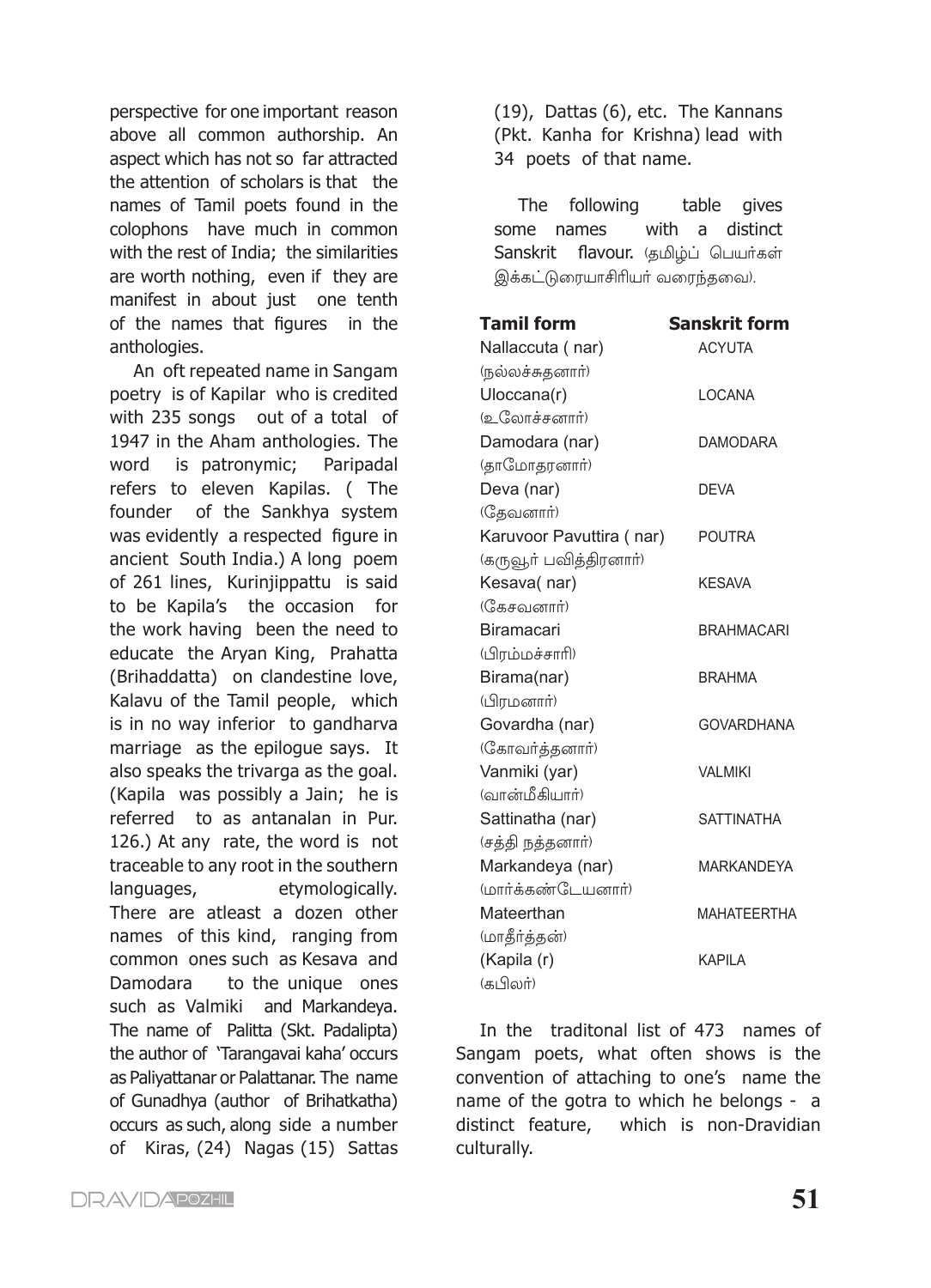# **II. Poets whose names include indication of their gotra**

| Kallil      | Attiraiyan   | (Atreya)    |
|-------------|--------------|-------------|
| (கள்ளில்)   |              |             |
| Kasipan     | Keeran       | (Kasyapa)   |
| (காசிபன்)   |              |             |
| Kosikan     | Kannanar     | (Kausika)   |
| (கோசிகன்)   |              |             |
| Vatuli      | Narcendanar  | (Vatoola)   |
| Neidar      | gargiyar     | (Gargya)    |
| Kauniyan    | bhoodattanar | (Kaundinya) |
| (கவுணியன்)  |              |             |
| Kadambanoor | Candiliyan   | (Sandilya)  |
| (கதம்டனோர்) |              |             |

N.B. 'Kapila' itself might be just a g name.

The influence of Jaina and Budd inclination is manifest in more than eight names.

# **III. Jaina and Buddhist names h by Sangam poets**

|               |                 |                            | (மலலனாா)                 |                                                     |                                                    |
|---------------|-----------------|----------------------------|--------------------------|-----------------------------------------------------|----------------------------------------------------|
| Kiran (கீரன்) | (24)            |                            |                          | Damappa Kannanar Dhammappal Kanha Darmapala Krishna |                                                    |
| Sattanar      |                 | (Sartha = Caravan leader;  | (தாமப்ப கண்ணனார்)        |                                                     |                                                    |
| (சாத்தனார்)   | (19)            | also derivable from sasta= | Palatta(nar)             | Palitta                                             | Padalipta                                          |
|               |                 | wise man).                 | (பாலத்தனார்)             |                                                     |                                                    |
| Bhoota nar    |                 |                            | Palliatta(nar)           |                                                     |                                                    |
| (பூதனாா்)     | (11)            |                            | (பல்லியத்தனார்)          |                                                     |                                                    |
| Mosi          | (7)             | (Mokshin = one who seeks)  | Kannatta(nar)            | Kannautta                                           | Karnaputra                                         |
|               |                 | to renounce)               | (கன்னத்தனாா்)            |                                                     |                                                    |
| Naganar       |                 |                            | Sadeva(nar)              | Sadeva                                              | Sahadeva                                           |
| (நாகனார்)     | (15)            |                            | Sahalasa(nar)            | Sahilla(ssa)                                        | Saghilla (?)                                       |
| Mallanar      |                 |                            |                          |                                                     |                                                    |
| (மல்லனார்)    |                 |                            |                          |                                                     | b) Names which are evident translations of Prakrit |
| Dattanar      |                 |                            |                          | names of poets, some of whom figure in 'G.S'.       |                                                    |
| (தத்தனார்)    |                 |                            |                          |                                                     |                                                    |
| bodhiyar      |                 |                            | Parkappan                |                                                     | Mahibhopaala                                       |
| (போதியார்)    |                 |                            | (பார்காப்பான்)           |                                                     |                                                    |
| Vannakkan     | (4)             |                            | Erumai Veliyan           |                                                     | Mahisasura                                         |
| (வண்ணக்கன்)   | (Vannagga (Pkt) | one who sings in praise    | (எருமை வெளியன்)          |                                                     |                                                    |
| Peyanar       |                 |                            | Nedun Kazhutta (Paranar) |                                                     | Sugriva                                            |

Peyya (Pali) venerable Terataran (theratara = reverend (தேரதரன்)

More light is shed when Tamil names are perceived as mutation or regional version of Prakrit. Sometimes one is a literal translation of the other.

# **IV. (a) Poets with Prakrit names (tatsama)**

|                                                                                                    | Tamil                                                             | <b>Prakrit</b>         | <b>Sanskrit</b>          |
|----------------------------------------------------------------------------------------------------|-------------------------------------------------------------------|------------------------|--------------------------|
|                                                                                                    | Mayendan<br>(மாயேண்டன்)                                           | Mayenda                | Mahendra                 |
| otra                                                                                               | Mavalattan<br>(மாவலத்தான்)                                        | Mavalatta              | Mahabalastha             |
| lhist                                                                                              | Vannakkam<br>(வண்ணக்கம்)                                          | Vannagga               | Varnaka                  |
| ghty                                                                                               | Tittan<br>(தித்தன்)                                               | Titta                  | Teertha                  |
| ıeld                                                                                               | Potanar<br>(போதனார்)                                              | Pota                   | Pota                     |
|                                                                                                    | Malla(nar)<br>(100, 0.000)                                        | Malla, Malloka         | Mall                     |
| der:                                                                                               | Damappa Kannanar<br>(தாமப்ப கண்ணனார்)                             | Dhammappal Kanha       | Darmapala Krishna        |
| ısta=                                                                                              | Palatta(nar)<br>(பாலத்தனார்)<br>Palliatta(nar)<br>(பல்லியத்தனார்) | Palitta                | Padalipta                |
| eeks                                                                                               | Kannatta(nar)<br>(கன்னத்தனார்)                                    | Kannautta              | Karnaputra               |
|                                                                                                    | Sadeva(nar)<br>Sahalasa(nar)                                      | Sadeva<br>Sahilla(ssa) | Sahadeva<br>Saghilla (?) |
| b) Names which are evident translations of Prakri<br>names of poets, some of whom figure in 'G.S'. |                                                                   |                        |                          |

**த்ராவிடப் பொழில்**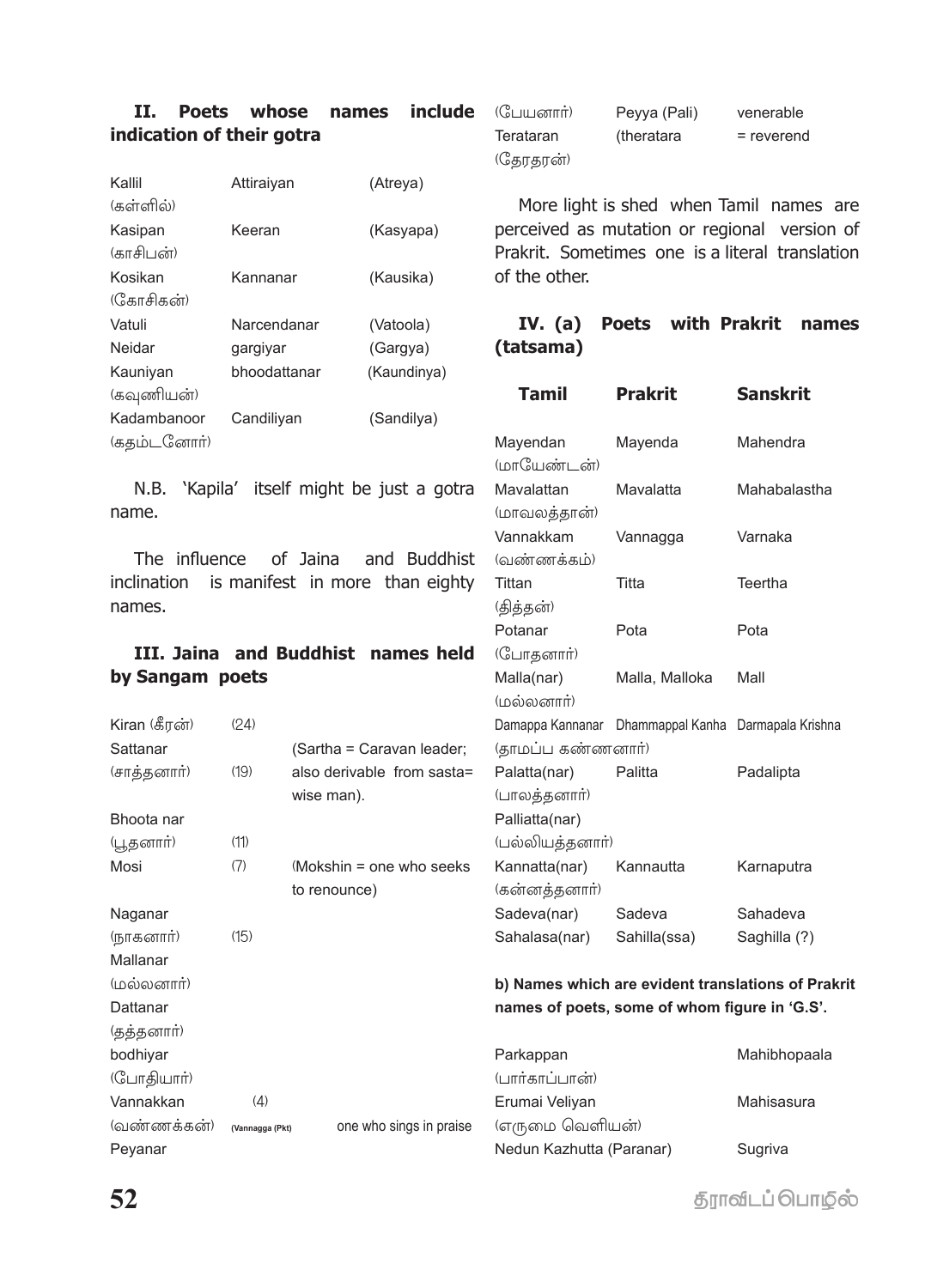| (நெடுங்கழுத்த பரணர்) |                  |
|----------------------|------------------|
| Kadala(nar)          | Mahodadhi        |
| (கதலனார்)            |                  |
| Lanai(yar)           | Hasti, Nagahasti |
| (யானையார்)           |                  |
| Venkorran            | Karkadharman     |
| (வெண்கொற்றன்)        |                  |
| Orer ulavar          | Hala             |
| (ஓரேர் உழவனார்)      |                  |

N.B. The antiquity of the custom of literally translating a word, - each element in a compound word - is evidenced here. Lastly, a piece of direct evidence lends weight to the view that Prakrit gathas were, infact, the source and inspiration for the Tamil love-lyrics. A comparative analysis of the names of poets **1.10. தமிழ்நூல்கள் கொண்டவை: சமணர்** 

| Name                  | Song           | Name             | Song         |  |
|-----------------------|----------------|------------------|--------------|--|
| Damodaran(nar)        | <b>Kur.92</b>  | Damodara         | (Gatha 2.6)  |  |
| (தாமோதரனார்)          |                |                  |              |  |
| Salliyam Kumara (nar) | Kur.119        | Kumara           | (Gatha .27)  |  |
| (சல்லியம் குமரனார்)   |                |                  |              |  |
| Uruttira(nar)         | Kur.274        | Rudra            | (Gatha 6.35) |  |
| (உருத்திரனார்)        |                |                  |              |  |
| Deva(nar)             | Narr.227       | Deva             | (Gatha 2.58) |  |
| (தேவனார்)             |                |                  |              |  |
| Biramacari            | Narr.34        | Brahmacari       | (Gatha 3.21) |  |
| (பிரம்மச்சாரியார்)    |                |                  |              |  |
| Potta(nar)            | Narr.110       | Pota, (puttisa)  | (Gatha 1.89) |  |
| (போத்தனார்)           |                |                  |              |  |
| (Bhoota(nar)          | Narr.29        | Bhootadatta      | (Gatha 4.36) |  |
| (பூதனார்)             |                |                  |              |  |
| Kannan(nar)           | <b>Kur.107</b> | Kanha            | (Gatha 1.54) |  |
| (கண்ணனார்)            |                |                  |              |  |
| Sahalasa(nar)         | Aham.16        | Sahalasa         | (Gatha 2.53) |  |
| (சகலாசனார்)           |                |                  |              |  |
| Naga(nar)             | Pur.379        | Nagabhatta       | (Gatha 2.82) |  |
| ( நாகனார்)            |                |                  |              |  |
| Kesava(nar)           | Paripadal      | Kesava           | (Gatha 4.89) |  |
| (கேசவனார்)            |                |                  |              |  |
| Damodara(nar)         | <b>Kur.92</b>  | Damodara         | (Gatha 2.5)  |  |
| (தாமோதரனார்)          |                |                  |              |  |
| Kadala(nar)           | Aham. 72       | Kadilla          | (Gatha 5.4)  |  |
| Vanga(nar)            | Aham.106       | Vangavihara      | (Gatha 1.22) |  |
| (வங்கனார்)            |                |                  |              |  |
| Gayama(nar)           | Aham. 7        | Gayamma<br>(Skt. | (Gatha 1.50) |  |
| (கயமனார்)             |                | Gajavarma)       |              |  |
| Malla(nar)            | <b>Kur.72</b>  | Malla            | (Gatha 3.37) |  |
| (மல்லனார்)            |                |                  |              |  |
| Palatta(nar)          | Narr.52        | Palitta          | (Gatha 1.36) |  |
| (பாலத்தனார்)          |                |                  |              |  |

traditionally listed in 'G.S' and Sangam poetry shows that many of them are common.

# V. Names which are common to Sangam poems and 'G.S.'.

"Could it be that the songs from Kuruntohai, Narrinai, Ahananooru and Purananooru cited in the table above were wholly independent of Prakrit? Or, do they represent the works of those very poets who figure as authors in the colophon of the Prakrit gathas, compiled by Hala much earlier? In any caste, why do those very names figure here?" - (The Ethos of Indian Literature, pp. 42-47)

# பங்களிப்பு :

பாக்களைச் தமிழ்ச் சங்கப் சமணசமயம் வாங்கிக் தன்னுள் கொண்டது (Sangam poetry and Jaina Proselytisation) என்னும் கருத்தாக்கத்தை வைத்து அதற்கான சான்றுகளை மேலும் தந்து கொண்டு செல்கிறார் நூலாசிரியர். வடபுலத்துப் பெயர்களாம் மவுரியர், நந்தர், பாடலி, சோன் ஆறு, வங்கம், காபாலிகர். கங்கையாறு, நரந்தம்மலர், இமயமலை ஆகியவை தமிழ்த்தொகை நூல்களில் இடம் பெற்றுள்ளமையை அவர் சுட்டிக் காட்டுகிறார்.

சமணர்கள். துறவு, ஊழ் முதலான கருதுகோள்களைப் போற்றுவோராயினும் இல்வாழ்க்கை வேண்டாம் எனக் கடிவோர் அல்லர் என ஆசிரியா் கருத்துரைத்து அமைதி கூறுகிறார். மேலும் தொல்காப்பியமும் பேசிக் இல்வாழ்க்கை துறவுக்கும் துணைநிற்கின்றதாம். மேலும் தொல்காப்பியம் சமணரின் மாபுராணம் என்னும் நூலை ஒத்துச் செய்யுளியல் ஆகியவற்றை ஆக்கம் செய்ததாம். ஆசிரியரது இக்கருத்துகளைக் காண்க: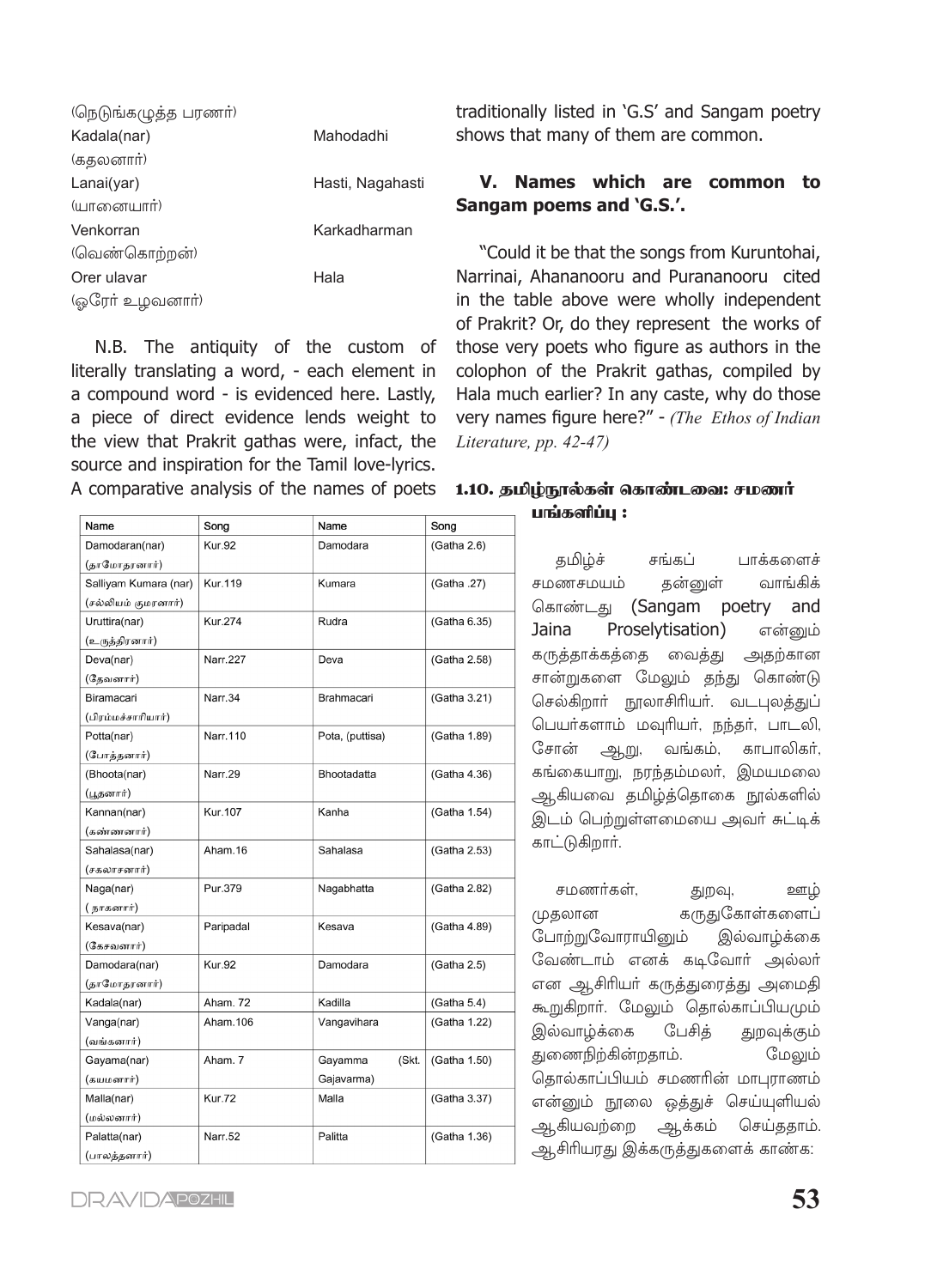**"Erotic Poetry – Vehicle of Jaina ideas:** There is one more point. Sangam poetry and Jaina proselytisation have been viewed and treated as if they were distinct and unrelated phenomenon in the early history of the South. Instead, if the former is recognised as an integral part of the latter, many aspects of our cultural tradition will fall into pattern, ceasing to be old bits in a puzzle. The names that are seen as common to Tamil land Prakrit (Table V) would also become meaningful.

Evidence there is, internally in Tamil literature itself. it is not without significance that Sangam poetry contains references to persons and places of the North-eastern region - the Mauryas and Nandas (Aham 251), Patali (putra) and River Son (Kur 75), Kapalikas and Vanga (Narr 189). By what coincidence does the river Ganga figure far more often than Kaveri? When a girl's tresses are described as having the fragrance of *narandam (Kur 52)* - the naranda grass that is grown in the Himalayas, (not in the South), - and when Tamil poets talk of heavy rain as *imayam pilakkum mazhai*  (that which cleaves the Himalayas) or of *kadum pani* (severe cold), such references are as incongruous as it would be for a Hindi poet to refer to daffodils or pansies. Clearly, the early migrants to the South were reminiscing nostalgically, while yet writing in Tamil. (This is in contrast to 'G.S'. in which the setting is the region between Narmada and Rewa rivers, with no reference to Ganga or Pataliputra.)

Besides, in Tokappiyam, the chapter on poetics (poruadhikaram) ends with the note that clandestine love and domestic bliss must culminate in an exercise towards renunciation *(cirappu)*. This must seem odd in an essay on erotics of moral edification by means of erotic narrative which is manifest alike in the Tamil songs, which now and again project the notion of fate (Pal) in unexpected turn given to the romantic mood. Again, the old mixture of chapters on poetics and prosody in a work of grammar, which Tolkappiyam is, seems to follow a Jain dictum, echoed in Jinasena's 'Malpuranam' viz. that grammar, prosody and poetics all together go to make what is known as *'vangamay'.* In this context, the terms *ullurai*  and *iraich*i in Tolk. can be seen as counterparts of *paramatta* and *hiyaali.* (p.32)"

*- (The Ethos of Indian Literature, pp.47 and 48)*

தமிழ்நூல்களின் வரலாற்றில் **நக்கீரா்** என்பாா் அகத்தியம், தொல்காப்பியம், மாபுராணம், இசைநுணுக்கம், பூதபுராணம் எனப்படும் நூற்பட்டியல் தருகிறார். இவற்றுள் அகத்தியம் தவிர, பிற சமணசமய நூல்கள் என ஆசிரியர் பேசிச் செல்கிறார். பழந்தமிழரின் நூலாக்கத்திற்குச் சமணரின் பங்களிப்பைக் கூட்டி உரைக்கிறார் ஆசிரியர்.

# 1.11. சங்கங்கள் வழிப் பங்களிப்பு:

தமிழ் நூலாக்கங்களின் வரலாற்றில் முச்சங்கங்கள் பற்றிய கருத்தாக்கம் குழப்பலே செய்கிறது. வரலாற்றுண்மைக்கு இக்கருத்தாக்கம் ஏற்புடைமை பெறவில்லை. தமிழுக்கு, அதில் நூலாக்கத்திற்குச் சங்கம் அமைந்திருக்க வாய்ப்பு இல்லை எனவும், சமணர் தமக்கு உரிய சமயச் சங்கத்தில் பணியாற்றிக் கொண்டு தமிழ்நூல்களும் இயற்றியிருத்தல் வேண்டும் எனவும் இந்நிலையே தமிழ்ச்சங்க வரலாறாகலாம் எனவும் இந்நூலாசிரியர் விளக்கம் தருகிறர். விளக்கம் ஆய்வுக்குரியது.

#### 1.12. தமிழில் திணைக் கருத்தாக்கம் அய்யம் :

அடுத்து அகப்பொருள் புறப்பொருள்களில் அடிப்படையாக வழங்கும் 'திணை' என்னும் சொல்லாராய்ச்சியில் ஆசிரியா் இறங்கி அச்சொல் தமிழில் பொருண்மையில் பன்மையும், குழப்பமும் தருகிறது என **நக்கீரா்** விளக்கத்தை எடுத்துக்காட்டி, ஆதலால் திணை பிரகிருதத்திலிருந்து வந்த சொல் எனப் பேசுகிறார். (ஏ.கே.இராமநுஜனை, (The Interior Landscape) மறுக்கிறார்; ச. வையாபுரிப் பிள்ளையைச் (History of Tamil Language and Literature) சான்று காட்டுகிறார் ஆசிரியர்.)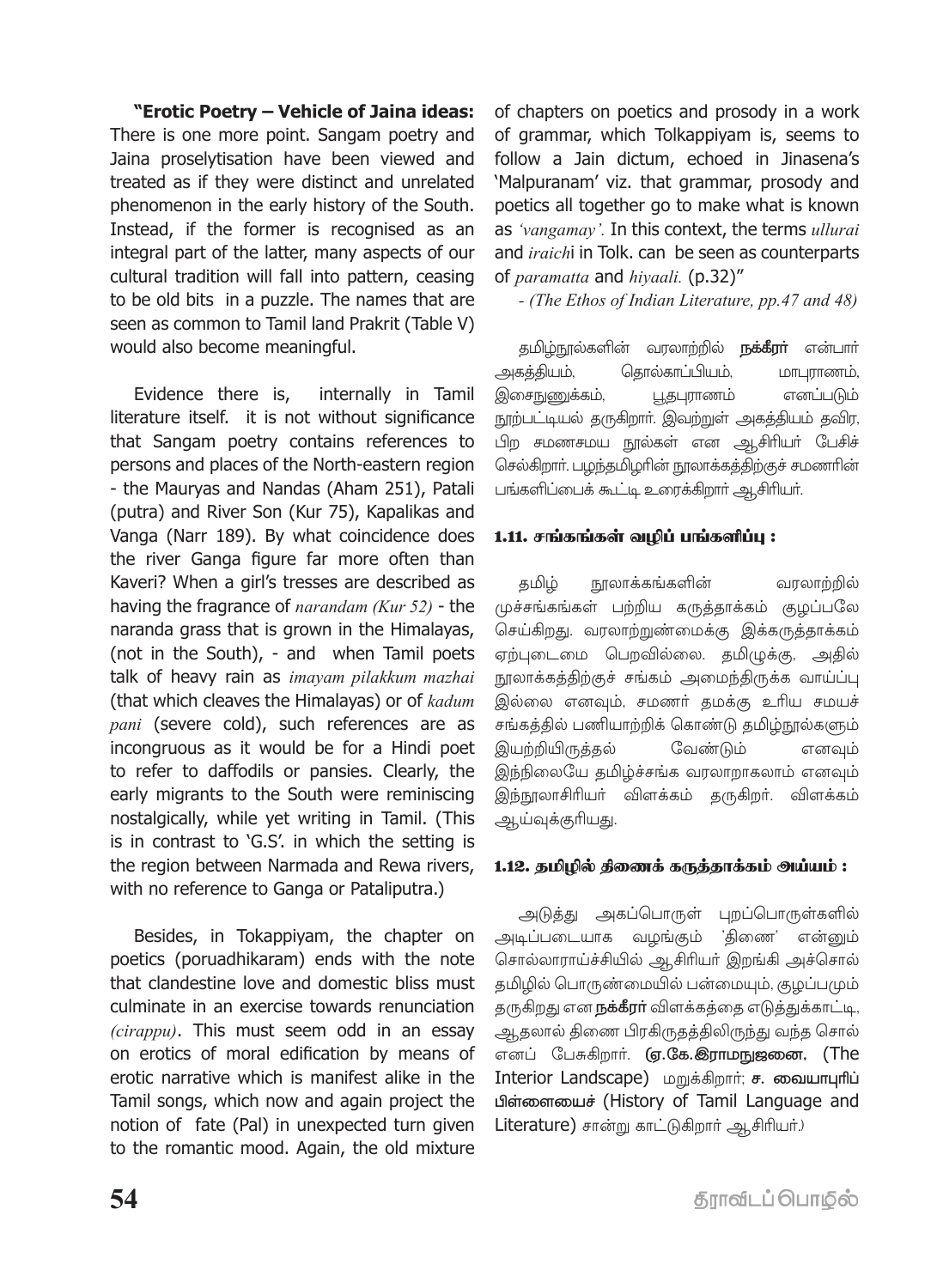சமண மரபின் 'நயதம்மகஹோ' என்னும் நூலில் `அகம்மபூமி' (land of inaction and perpectual eniovment) காணப்படுகிறது. என ஆட்சி இவ்வாட்சி அய்ந்கிணைப் பாகுபாட்டைக் காட்டுகிறது எனவும் ஆசிரியர் பேசிச் சொல்கிறார். (அவர் நூல் பக்.51.)

'தொல்காப்பியம்' நான்கு நிலங்களுக்குத் சொல்கிறது; தெய்வங்கள் கண்டு கண்ட கெய்வங்கள் எல்லாம் தமிழகத்திற்கு அப்பாலான வடபுலக்கிலிருந்து இறக்குமதியானவை; தொகை நூல்களெல்லாம் கொண்டவை தாம்; பாலை நிலத்திற்குத் தெய்வம் கூறப்படவில்லை. ஆதலால் 'பாலை' என்னும் சொல் வடபுலத்துப் பிரகிருதத்திற்கு உரியதாகலாம் என மேலும் அடுக்குகிறார் ஆசிரியர்.

"Traditionally, these gods are identified as Vishnu, Kumara, Indra and Varuna respectively - which seems to be an acknowledgement of the early induction of the non-Dravidian pantheon.

In parenthesis, it is necessary to add that 'Tinai' in the sense of land has no etymological derivation in Tamil. Nor is *Pillai* a Tamil word; it is a Prakrit word (Pala) which means the bund of a river or lake, along which travelers walked (ef: Pokkellam Palai.) Hence, it is that Palai has no deity assigned. There are other gaps are well; for instance; 'in spite of the extensive commercial contact with the countries of the middle East and far East. Sangam poets dealing with the theme of separation or Palai completely ignored the sea voyage and its description'. Why?"

- (In the Land of Murugan, The Ethos of Indian Literature,  $p.52-53$ )

#### 1.13. புறநானூற்றில் சமண பவுத்தத்தின் தாக்கம் :

எனப்பட்ட சத்தசாயீ, காகா சப்தசதி தமிழுக்கு அகப்பொருளிலக்கியம் தந்தது; புறப்பொருளிலக்கியம் அய்யமும் பற்றி

வேண்டாமாம். புறப்பொருளையும் வடபலம் தந்தது. புறநானூற்றின் **அவ்வையாா்** பாடல்கள், **பாாி** பற்றிக் **கபிலா்** பாடிய பாடல்கள் ஆகியவை பிரகிருதப் பாடல்களை ஒத்துள்ளன. **ஹேமச்சந்தரா** என்பாரின் சப்கானுசாசன என்னும் நூலின் சில பாடல்களுடன் புறநானூற்றுப் பாடல்கள் ஒக்குள்ளன எனப் பேசுகிறார் இந்நாலாசிரியர்.

செல்கிறார்; மேலும் இருவினைகள், நிலையாமை. இன்பதுன்பங்கள், வாம்வின் பிறப்பு இறப்பு, மணமும் மறைவும் ஆகிய கருத்தாக்கங்களைப் புறநானூறு சமணர்களிடமிருந்து பெற்றுத் தன்னுட் கொண்டுள்ளது என்கிறார் அவர்.

#### புறநானூற்றில் பவுத்தம் :

சமண சமயத்தின் கொடை, தழுவல் போன்று பவுத்த சமயமும் விகாரங்களின் வழித் தன்னை அறிமுகப்படுத்திக் கொண்டு புறப்பொருளுக்கான பாடல்கள் சிலவற்றையும் வழங்கியுள்ளது என ஆசிரியா் எடுத்துவைக்கிறாா். யாதும் ஊரே; யாவரும் கேளிர்... என்னும் பாடலும் (192) 'நாடாகு ஒன்றோ...' (187) என்னும் பாடலும் பவுத்தத்தின் கொடை எனக் காணலாம்.

"A song glorifies an elderly woman who rejoices on hearing of her young sons' death while facing an elephant, her joy far exceeding what she felt when he was born (Pur.277); another song is addressed by a poetess to the king in praise of his wounds on the chest which speak of his valour (Pur.93). The oft-quoted song (Pur. 295) which portrays the resurgence of lactation in an aged mother on seeing her son fallen in the battle field (without fleeing) is also by the same poetess, avvai.

Some highly eulogistic ones belong to Kapilar, who often uses clever turns of phrase and thought which anticipate what later rhetoricians cite as model figures of speech (alankara). Pur. 107 is one such; 'Why do poets praise the king, Pari? He is not alone in generous gift. Look at the rain (mari) which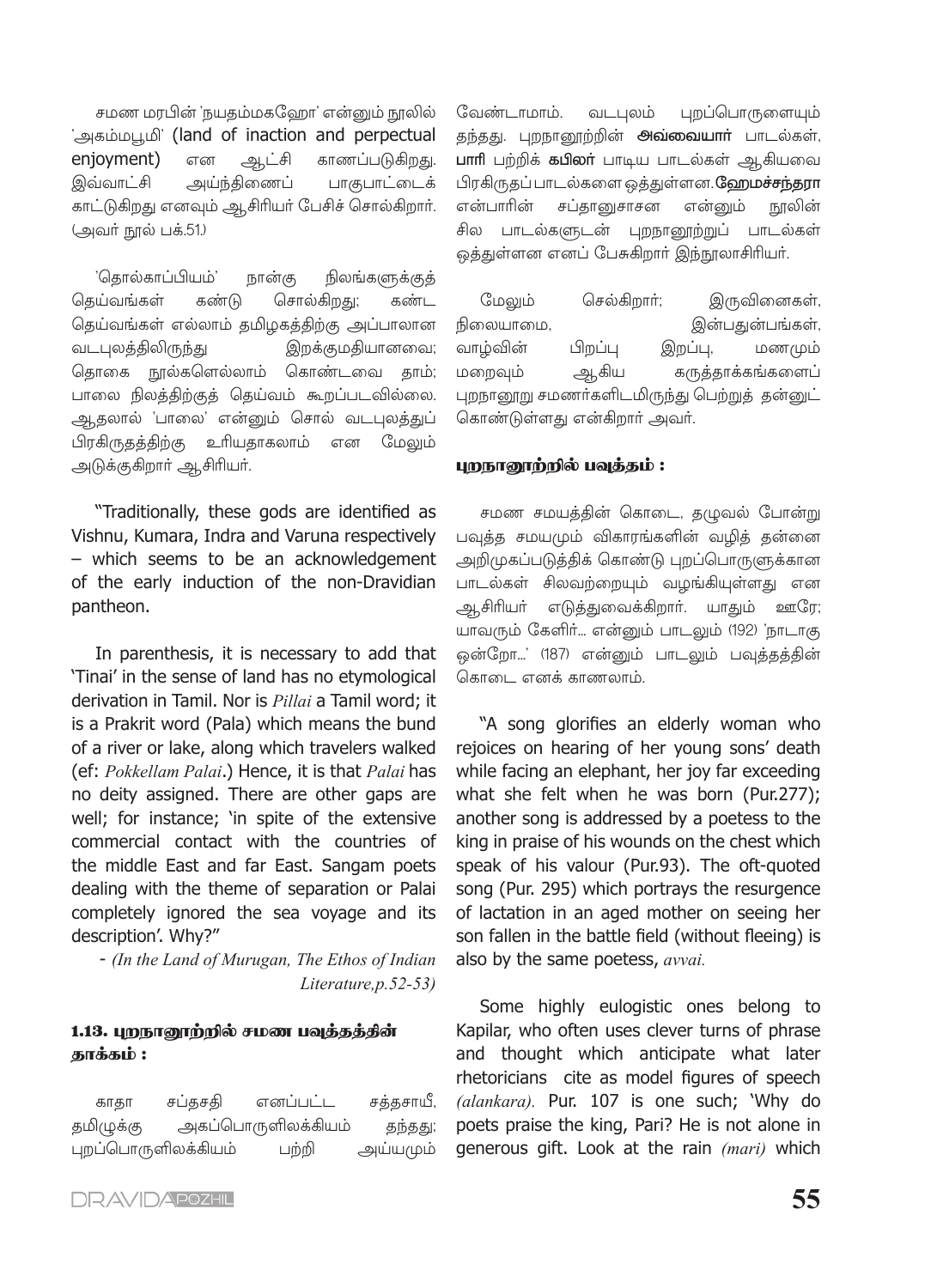protects the world'. Elsewhere, he tells the Sun, in apostrophe, 'you are no match to my king, Ceran; he is limitless in power and charity whereas you shine only during the day'. (Pur. 8).

Whether they be songs in praise of the giver or of the warrior, these poems in Puram style bear the stamp of Prakrit influence, as much as those in Aham style. The last cited song of Kapila has its parallel in 'G.S'. 5.67 which is in praise of King Salivahana. Old Prakrit texts emphasise the importance of pleasing the king, everywhere. The celebration of valour cited in Pur.277 or 295 can be seen as cognate with the Prakrit couplet (cited from old classics) in Hemachandra's 'Sabdanusasan'. (IV. 351) wherein a woman rejoices over her husband's death in battle, thus: 'he would have been put to shame by my friends had he come home defeated'.

*Purananooru* (GwehD}W), like the Aham anthologies, has many a Jaina thought of philosophy or ethics embedded in poetry, - the notion of fate, the impermanence of life*(anitya),*  irony of joy and sorrow manifest side by side, etc. (Pur.194) highlighting the phenomenon of life and death, of wedding and funeral occurring day after day, and its parallele, Subh. 1473, are typical (See. P.99)." *(In the Land of Murugan,The Ethos of Indian Literature, pp.54-55)*

# **Dhmmapada in** *Puram (Gwk;) :*

There are patently Buddhist ideas as well, which is not surprising; *anitya* itself is one. *Viharas* of the Buddhists are known to have existed in the Tamil region as early as 1st Century B.C. and many a poet styles himself as Buddha (nar) or satta (nar). Two illustrations may suffice. Pur. 192 (yadum oore, yavarum Kelir) which is commonly quoted as illustrative of Tamil liberalism is but an echo of a passage in Hitopadeia. By far the most powerful attestation of Buddhist indoctrination through poetry is Pur. 187

(nada konro….) which is a literal translation of *game va Yadiva ranye,* occurring in Dharmmapada (Arhantvagga:9); it declares that it is the good and the noble who make a country what it is, whether it be a village or forest, low-lying or plateau.

It is worth recording the texts. nada konro kada konro நாடாகு ஒன்றோ காடாகு ஒன்றோ avala konrao misaiya konro அவல்ஆகு ஒன்றோ மிசையாகு ஒன்றோ evvali nallavar adavar எவ்வமி நல்லவர் ஆடவர் avvali nallai valiya nilane அவ்வழி நல்லை; வாழிய நிலனே. (Puram, 187)

game va yadi va ranne nine va yadi va thale Yattharahanto viharanti Tam bhumim ramanlyyakam (Dhammapada)

(This was spoken by the Buddha when Visakha asked him about the forest in which Revata, brother of Sarputta, had taken abode.)" *- (In the Land of Murugan, The Ethos of Indian Literature, pp.55-56)*

# 1.14. <del>அ</del>கப்வொருட்சொற்கள் அயலகம் தந்தவை :

அகப்பொருள் தமிழுக்கு உரியதோ என்னும் அய்யத்தை எழுப்புவதே நூலாசிரியா் நோக்கம். தமிழ் அகப்பொருள் நூல்களில் உயிர்ச் சொற்களாக வழங்கி வந்த 'அகம், கிழவன், காமம், காதல், மடல், அணங்கு, பாணன்' ஆகிய சொல்லாட்சிகள் பிரகிருத மொழியிலிருந்து கடன் பெறப்பட்டனவே எனத் தமிழைக் கடனாளியாக்கிப் பேசுகிறார் நூலாசிரியர். களவு என்னும் சொல்லும் தமிழ் மொழியாக்கமாம். (அவரது நூலில் 56, 57, 58 பக்கங்கள் செல்க.) அகப்பொருட் பாடல்களின் மேலான சிறப்பான உறுப்பினள் நாடகமங்கை - தோழி எனப்படுபவள் ஆவாள். பிரகிருத மொழிப் பாக்களிலும் சமஸ்கிருத மொழி முக்தகப்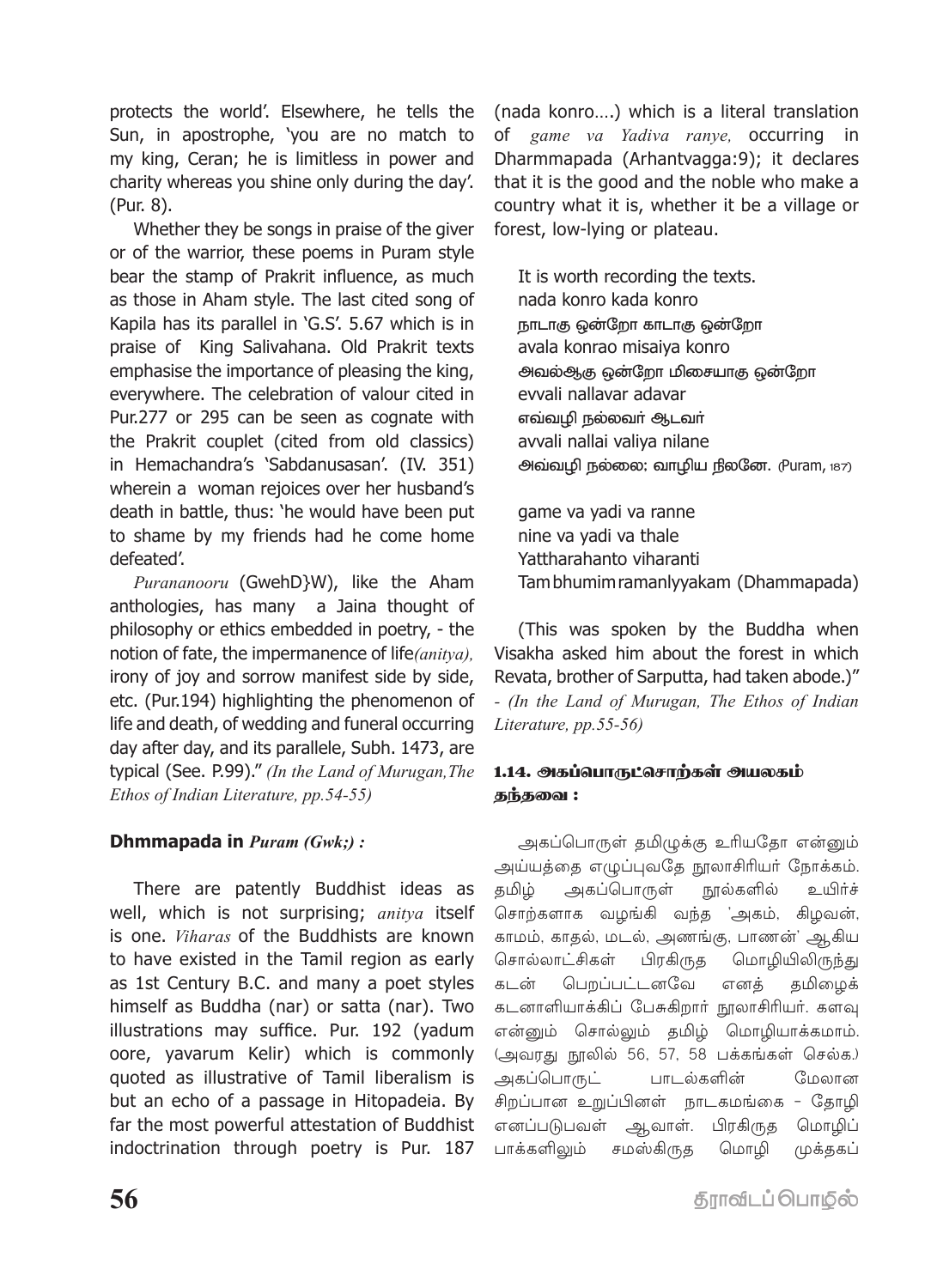பாக்களிலும் இத்தோழி முறையே Sahi எனவும் Sakhi எனவும் படைக்கப்பட்டுள்ளாள். (பக்.59). படைப்பொற்றுமை காண வேண்டுமாம்.

#### 1.15. தமிழ், தன் படைப்புக் காணவில்லை:

திரகிருகம் கொடுத்தது, தமிழ் கொண்டகட் என்னும் நோக்கக் கருத்தை நிலைநாட்ட நூலாசிரியா் தமக்கேற்ற சான்றுகளைக் குவித்துள்ளார். அவர் வைக்கும் முடிவு, பழந்தமிழ்; அகப்பொருள் இலக்கியங்கள் தமிழர்க்கு உரிய இயற்கை வாழ்விலிருந்து படைக்கப்பட்டவை அல்ல என்பதாகும். அவை தமிமுக்கு, தமிழர்க்கு உரியவை அல்லவாம்; பின்னோர் (இன்றையோர்?) மாறாகப் புனைந்த வரலாறு; கற்பனை வரலாறாம்.

சிரீநிவாசனார் நூலாசிரியா் கட்டியுரைக்க முடிவுகள் தாம் என்ன?

- $\blacktriangleright$ தமிழ் அகப்பொருள் அடிச்சொற்கள் பிரகிருதம்.
- $\blacktriangleright$ தமிழ்ப்பாக்கள் ஆக்கம் பிரகிருத நூல்களால்.
- $\blacktriangleright$ சமண நெறிகள் தமிழ்ப்பாக்களில் உள்ளன.
- $\blacktriangleright$ தொல்காப்பியம் தமிழகம் பேசவில்லை; இமாலயம் பேசுகிறது.
- பொருளதிகாரம் சமணக் கருத்தாக்கம்.  $\blacktriangleright$
- $\blacktriangleright$ மேற்கண்டவையே தமிழ் மரபு.

"For, there is no evidence that the conventions of Aham poetry were drawn from real life in ancient Tamil country. Possibility they were, but probably not. It is only the commentators of today who seek to reconstruct the past on the basis of literature. But the significant facts which point to a single direction deserve reiteration.

Nearly all the key-word (90%) in the i) romantic vocabulary of Tamil happen to be in or from Prakrit.

- The poetic output in early Tamil bears ii) internal evidence of ideas traceable to Prakrit texts,
- Typically Jaina institutions like sallekhana iii) (self-immolation) and *nimitta (omens)* find place in Sangam poetry.
- iv) Tolkappiyam glorifies the idyllic life of the Gandharvas and seeks to universalise the cult of Himalayan tribes, (its *aintinai*, five tracts, bear a striking resemblance to those of **bhogabhoomi** in Magadah).
- the codification of poetics and prosody in V) Tamil begins with porul adhikaram which embodies Jaina doctrines.
- vi) The entire matrix has become part of Tamil heritage."

- (The Ethos of Indian Literature, p.59)

குறுந்தொகைப் பாடல் நற்றிணைப் 401. பாடல்கள் 52, 143 ஆகியவை 'அயிதேகம்ம' ஆட்சியைப் பயன்படுத்தியுள்ளன. என்னும் இச்சொல்லாட்சி பிரகிருத மொழிக்கு உரியவை என ஆசிரியர் பேசுகிறார்.

"One more point: the refrain avide kamma occurring in Sangam poetry (Kur. 401, Narr. 52, & 143) shows how an entire phrase in Prakrit stands incorporated in Tamil songs of the early era. It is an exclamatory thought, which literally means; look, hey! Karma (is this), ayi and de being expletive particles to call attention. It is well to remember that the purpose of Paliltta, the author of Narr.52, and other poets was precisely to call the attention of Tamil people to Karma and allied concepts. (nanru nam pale is another refrain of similar thought).

Some more words that pertain to the course of love and worthy of scrutiny, may be seen in App. I. ii. What is striking is that most of the words that constitute the vocabulary of romance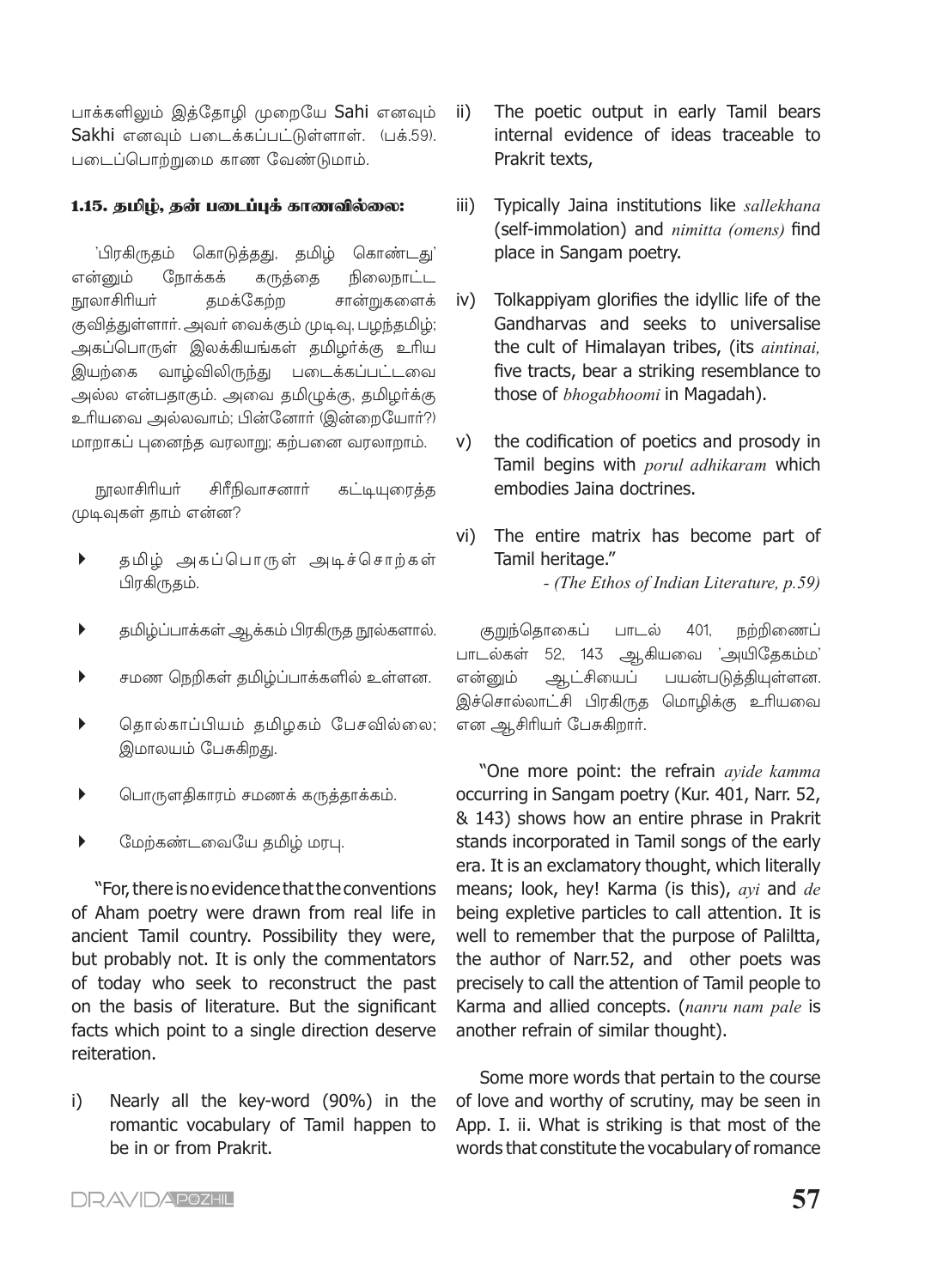are not Dravidian, linguistically speaking: they have no cognates in other Dravidian dialects. (They are not listed in the DED)." - (The Ethos of Indian Literature, p.58)

# 1.16. தமிழம் ஒரு பிரகிருதமே:

இறுதியாக இயலில் நூலாசிரியர், இந்த சிரீநிவாசனார் தாம் ஆய்ந்து கண்ட <u>முடிவின்</u> வடபலப் பிரகிருதமும் <u>*(முடிவாக</u>* தமிழும், இலக்கியங்களிலும் சமயக்கிலும் நம்பிக்கைகளிலும் ஒத்தனவே, ஒன்றே என விளக்குகிறார்; வடபுலப் பிரகிருதம் போன்று தமிழும் தென்புலப் பிரகிருகம் <u>ஒ</u>(௫ என முன்வைக்கிறார். தமிழ் திரவிடி–பிரகிருதம் என வழங்கப்படலாமாம். ஆரியம் திராவிடம் இருவேறு இனங்கள் எனப் பேசுவது ஒதுக்கத்தக்கது. பிரகிருதத்தை, தமிழை, 'ஆரியம் திராவிடம் ஆகியவற்றின் இரு குடும்பங்கள் எனலாம்' என்கிறார் அவர். அவர் வரைந்ததனைக் காணலாம்.

# "Tamil and Prakrit

The internal evidence in the language and literature of early Tamil being what it is, one might ask, - stirring up the hornet's nest - 'it is possible to look upon Tamil as yet another Prarkit'?

When the out-dated notion of Aryan and Dravidian races is overthrown, when the prevailing concept of the distinct linguistic families India is set aside - even for a while, - and when the mind reflects on the commonality of style and substance in songs that represent the earliest literary output in the country, the point of focus would shift and fall on the interaction between Tamil and Parkrit. In the new picture that emerges, the term 'Dravidi-Prakrit', (employed as late as the 19th century by Rajendra Lal Mitra, the philologist, to denote Tamil) would stand out as on a placard. Mitra was not alone; T.V. Mahalingam, the archaeologist says, 'it is also true that there are many similarities between Tamil and Prakrit and that Dravidian langauges, Tamil, Telugu, Kannada etc. have long been known as Prakrit.

If, therefore, a study of the Tamil language can be informed, by the approach that it was at one time defineable as a Prakrit, - like Maharashtri, Sauraseni or Magadhi, - the result would be different, and meaningful. The mere recognition that it might have been thus would suffice. For, similarities and parallels (such as those cited in Appendix) would come to the fore, displacing differences and distance. It should then be easy to perceive that structurally Tamil, Telugu, Malayalam and Kannada are no different from Hindi, Telugu, Malayalam and Gujarati in certain essentials, which are discussed in chapter 13. Tamil is admittedly ancient; in the period when modern Indian languages (apabhramsas) had not yet developed, Tamil stood alone as a full-grown member, alongside Prakrit, equaling Sanskrit as a literary medium. A fresh study of its linguistic characteristics, in comparison with old Prakrit is overdue; it might well pave the way for the wider study of the modern Indian languages that are derived from the two families, 'Aryan' and 'Dravidian'.

History records the long and influential contact of the Prakrit-pali group in South India; internal evidence, manifest in Sangam poetry, is proof of the extent of influence - in literature, religion and beliefs. Would it then be wise, or necessary, to look upon the language, i.e., Tamil as having flourished in isolation? To took upon Tamil as a  $purely$ Dravidian language would be to place it alongside other members of that linguistic family, viz., Kui, Kurukh, Munda, Gondi etc. overlooking its unique and leading position. For, divested of the grammar of the Indo-Ayan speech and bereft of the loan words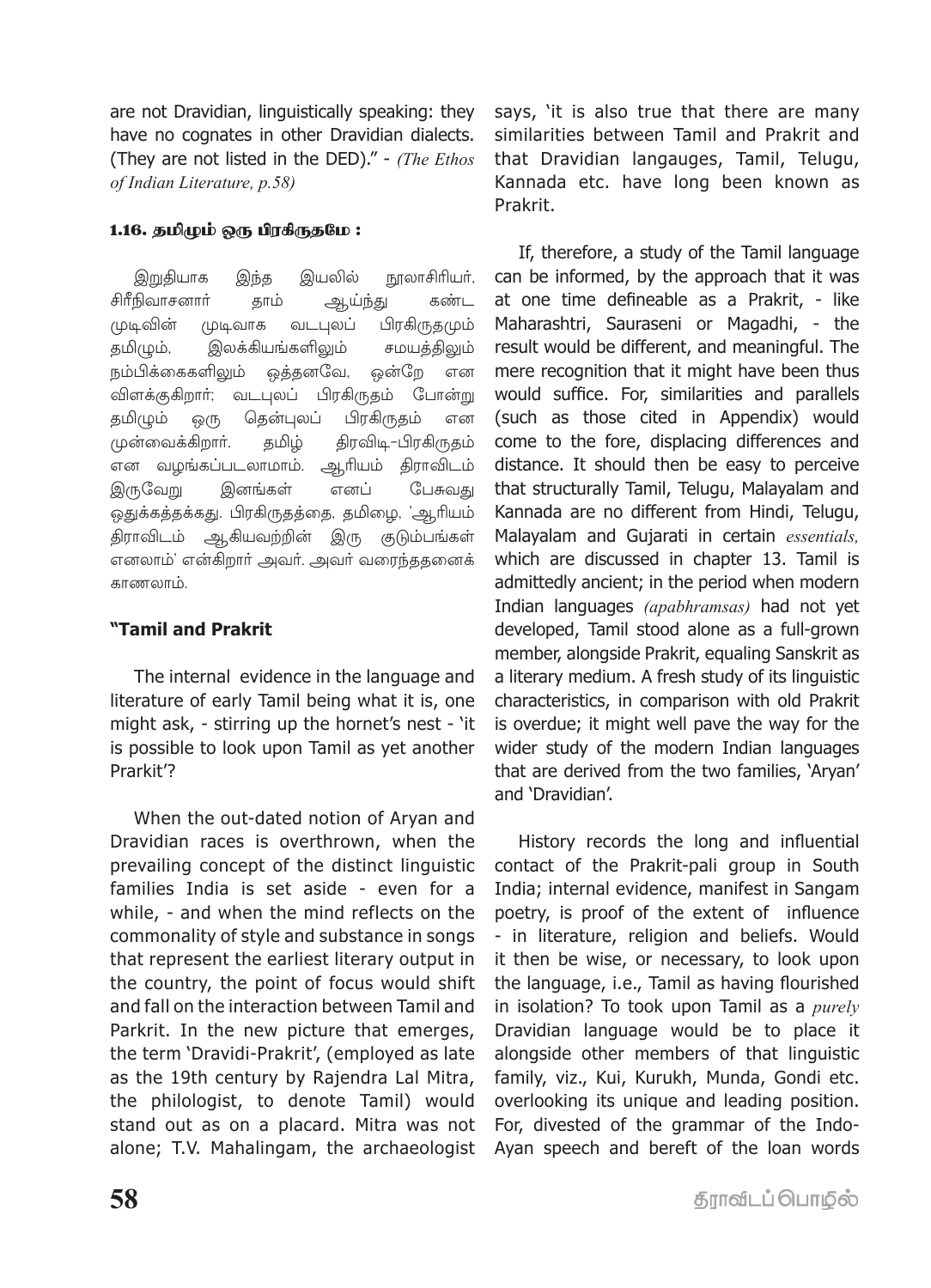that belong to Prakrit-Sanskrit, it is debatable if Tamil would have had the status which it eniovs, compared to those of its lessprivileged sister-dialects." - (In the Land of Murugan, The Ethos of Indian Literature,  $pp.59-61)$ 

# 2. தமிழியம் காணல்

# 2.1. பழந்தமிழர் வாழ்வில் அயல்மொழிப் பெயர்கள் ஆட்சி. எங்ஙனம்?

நூல்களைப் பழந்தமிழ்த் தொகை பாடிய புலவர்கள் 473 பேர்கள் என இந்நூலாசிரியர் கணக்கிட்டுள்ளார். அவர்களுள் பத்து தமிழ் விழுக்காட்டினர் கொண்ட பெயர்கள் அல்லாப் பிறமொழிப் பெயர்களான – பிரகிருதம் சமஸ்கிருதப் - பெயர்களை ஒத்துள்ளன என அவர் மேலும் எடுத்துக்காட்டுகிறார். இப்பெயர்களைத் சமண பவுத்தர்களே தமிழகம் புகுந்த கொண்டுவந்தனர் எனவும் அவர்களே தமிழ்மொழி அறியா, படைத்திரா இலக்கியங்களையும், சமய, பண்பாட்டுக் கருதுகோள்களையும் கொண்டுவந்து இறக்கினர் எனவும் ஆசிரியர் குறிப்பிடுகிறார். பாடிய புலவர்களின் அயல்மொழிப் பெயர்களைச் கொண்டு தமிழ், இலக்கியக் சான்றாகக் கருத்தாக்கங்களைக் கடனாகக் கொண்டது என வலியுறுத்துகிறார் அவர்.

இப்பட்டியலின் சரியாகலாம்: வரலாறு கூடுதலாகவும் இருக்கலாம்; கூட்டலாகவும் இருக்கலாம்: திரிபுகளுடன் இருக்கலாம்; சேர்க்கையும் இருக்கலாம். முடிநாகராயரா? -முடிநாகனாரா? தாமோதரனாரா? - தாமத்தனாரா? பிரம்மச்சாரி, பிராமணர், வால்மீகியார்.... பாடிய புலவர் பெயர் அறியாப் பாடல்களில் இவை சேர்க்கப்பட்டிருக்கலாமோ? பாடல்களின் 'கொளுக்கள்' தக்க வரலாறு கொண்டவையாகத் தெரியவில்லை!.

அயல்மொழிப் பெயர்கள் பூண்ட அயலின மொழியார் - பிரகிருதத்தார், காதா சப்தசதியைத் தம்முடன் கொண்டு வந்து தமிழ்ப்பாடல்கள் இயற்றித் தொகுப்புக்கு உதவினரோ? நூலாசிரியர் கருத்து இவ்வாறு ஆகும் போலும்!

அயல்மொழிப் பெயர்கள் பூண்டோர் பலரும் யார்? அயலரோ? அயல்மொழியினரோ? சமணரோ? பவுத்தரோ? பிற சமயத்தினரோ? தென்னகத்தரோ? வடவகத்தரோ? கமிமரோ? இவர்கள் எங்ஙனம்தான் தமிழில் காதல் காம அகப் பாடல்கள் பாடினர்? பாடப் புலமை பெற்றனர்?

பூண்டோர் அயற்பெயர் பட்டியலில் பெயர்கள் தொல்காப்பியா், நக்கீரனாா் நாலாசிரியாால் சேர்க்கப்படவில்லை. `கீான்' என்னும் சொல் அயல்மொழி என்கிறார் ஆசிரியர். 'காப்பியம்' என்னும் சொல்லும் அயல்மொழிச் தானே. 'தொல்காப்பியர்', 'நக்கீரனார்' சொல் என்னும் பெயர்கள் வமங்கும் வரலாறு கான் என்ன?

சமணர். பவக்கர் கி.மு. முகல் நூற்றாண்டுகளிலேயே தமிழகம் வந்தனர். சமயம் பரப்பல் அவர்களது நோக்கமாகும். வடஇந்திய மண்ணகத்தின் பூசலிலிருந்து வெளியேறல் வேண்டியும் அமைகி நாடியும் நாடுகடந்து கடல்வழி அயல்நாடுகள் செல்லவும் அவர்கள் கி.மு.விலேயே தென்னகம் புகுந்திருக்கலாம். சமணர் வாழ்க்கை வணிகமாம். வணிகம் ஆற்றவும் பொருளீட்டவும் அவர்கள் தென்னகம் புகுந்திருக்கலாம்; விந்தியம் கடந்திருக்கலாம்.

தம் சமயம் பரப்ப வந்து புகுந்த சமண பவுத்தர், தம் பிரகிருத மொழியைப் தென்னகத்தர்க்குப் பாப்ப வேண்டிய, கற்பிக்க வேண்டிய தேவையில் – கட்டாயத்தில் இருந்திருப்பர் அல்லரோ! வந்திறங்கிய அயலகத்தர் இவண் அயல்மொழியைத் – தமிழைத் – தாமும் கற்க வேண்டிய கட்டாயத்தில் இருந்திருப்பவர் அல்லரோ! 'கொடுத்தலும் கொள்ளலும்' பணியாக அவ்வயலரது இருந்திருத்தல் வேண்டும். தென்னகம் - தமிழகம் புகுந்த சமண பவுத்த பிற அயலர், தமிழகம் குடியேறினர்; குடிபுகுந்தனர்; குடியிறங்கினர். பின்னர்க் காலம் கடந்தது, தலைமுறைகள் பல பல சென்றன; நூற்றாண்டுகள் சென்றன. கி.மு. கடந்தது; கி.பி. வந்தது; நடந்தது. அவ் அயலர் என்னவாயினர்? ஆயினரோ? தமிழர் இத்தகையோருள் ஒருவரே **கபிலரோ**? பாரியைப் பாடியவரோ? தொல்காப்பியா் இத்தகைய அயலரே

**DRAVIDAPOZHIL**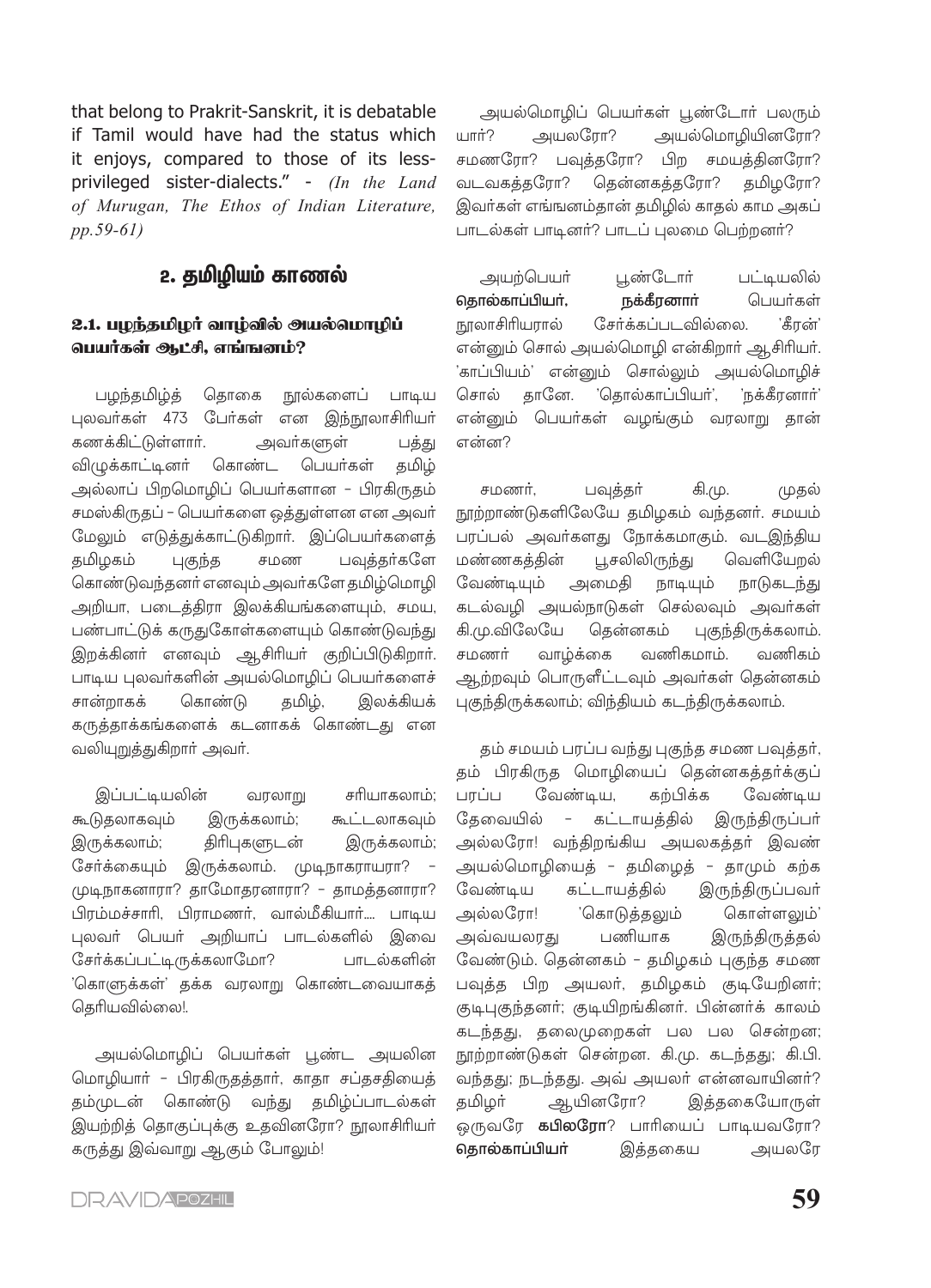#### ஆகலாமோ? அயலரின் வழிவழியினரோ?

தமிழயலகம் புகுந்து குடியிறங்கிய அவ்வயலா் அயல்தமிழ் கற்க இலக்கணம் தேவைப்பட்டது. அயலகச் சமணத் தொல்காப்பியா், தம் அயலா் கற்கத் தொல்காப்பிய இலக்கணம் இயற்றினாரோ? அயலகச் சமண பவுத்தத்தோடு புகுந்து, தமிழக மண்ணகத்தில் தம் சமயத்தை அவர்கள் பரப்பினர்; தமிழரைச் சமணர், பவுத்தராக்கினர். தமிழர் சிலர் பலர் ஏற்றனர்; சமணர் பவுத்தர் ஆயினர். அயலகத்திலிருந்து வந்து புகுந்த அயலர்க்கு – சமணர் பவுத்தர் பிறர்க்கு தமிழ்ச் சமணர் பவுத்தர் தமிழ் கற்பித்தனர். தமிழ் இலக்கியம் கற்பித்தனர் ஆதல் வேண்டும். முந்தைய இலக்கண மரபறிந்து ஐந்திரம் அறிந்து அவர்கள் தமிழிலக்கணம் படைத்திருத்தல் வேண்டும்.

தலைமுறைகள் பல கடந்ததாயினும் சமண பவுத்தம் தழுவிய தமிழரும் தமிழகம் இறங்கிய அயலரும் சமண பவுத்த சமயங்கள் தந்த பெயரை - தலைமுறைகளுக்கு அப்பால் முற்பால் பூண்ட பெயரை, தொடர்ந்து பூண்டு வந்திருக்க வேண்டும். **கபிலா்** சான்று எனலாமோ?

கபிலர் பாடல்களின் 1947 பட்டியலில் இயற்றியவா். அவர், (முன் 235 பாடல்கள் தலைமுறைகளின் வழி தமிழகத்தில் வாழ்ந்து, 'கமிழ்மை' பெற்றனரா? அல்லது தமிழராம் அவர் சமணம் தழுவித் தமிழ்மை காத்தனரா? தொல்காப்பியரும் எங்ஙனமானவர்?

இவ்வாறு அயல்மொழிப்பெயர் பூண்டோர்க்கு வரலாறு உண்டு. அயலராயினும் தமிழராயினும் அவர்கள் 'தமிழ்மை' கொண்டோர். அவர்களைப் பிரகிருதத்தினர் என்றோ, பிரகிருத காகா சப்தசதியைத் தம்முடன் கொண்டு வந்தோா் என்றோ கூறுதல் உண்மை வரலாறாகுமோ? இவ்வயல்மொழிப் பெயர்கள் வழக்கிற்கு வந்தன; பல நூற்றாண்டுகள் வரலாறு கொண்டனவாகும். இப்பெயர்கள் 'காதா சப்தசதி'யைச் சுமந்து வந்தன எனல் வரலாறாகாது.

சமணர்கள் கி.மு.வில் கருநாடகம்வழி ஆந்திரம் வந்தனர். வந்தனர்: பவக்கர் கடந்தன. இவர்கள் தலைமுறைகள் பலபல

பின்னர்க் தமிழகம் போந்து தமிழராயினர் எனலாமோ? தமிழராயினர்; ஆனால் சமணராக, பவுத்தராகவே வாழ்ந்தனர். காலம் ஆயிரம் ஆண்டுகள் (கி.பி.1000) கொட்டகு. தமிழ்த் தாய்மையொடு இலக்கியங்கள் குவிந்தன: சிலம்பு, மேகலை, பெருங்கதை சீவகசிந்காமணி..... இலக்கணங்கள் பெருகின: கொல்காப்பியம். யாப்பருங்கலம், நன்னூல், வீரசோழியம்...... பழந்தமிழ்த் தொகை நூல்களில் கமிம்க் காய்மையொடு கூடிய இவர்களகு பங்களிப்பு இருந்திருக்கலாமே: சமண பவுக்கர் வந்தனர்; கொணர்ந்தனர்; கற்றனர்; கற்பித்தனர்; படைத்தனர்; பரப்பினர்; வளர்த்தனர்; மேற்கண்ட இலக்கியங்கள் இலக்கணங்கள் அவர்களுக்குத் தேவை; தமிழர்க்குச் செல்வம்.

இவற்றால் சமணரால் தமிழ் அயன்மை பெற்றது எனல், பிரகிருதம் ஆனது எனல், காழ்ப்புக் கட்டமைப்புக் கருத்தாக்கம்; கூளம்!

#### 2.2. தமிழ்நூலகத்தில் அழகள் நீட்சி:

சப்கசகி எழுநூறு பாடல்களாலும் காகா நாலடிகளாலும் செய்யுளாக்கப்பட்டுள்ளன. எழுநூறு பாடல்களும் ஏழுதனி நூறுகளாகவும் கட்டமைக்கப் பட்டுள்ளனவாம். பொருண்மை வகுப்பு உண்டோ? தெளிவில்லை. இத்தகைய காகா சப்திசதியே பழந்தமிழ் அகம்புறம் கமிம்க்கொகை நூல்களை, எட்டுக்கொகை பத்துப்பாட்டுக்களை ஈன்றெடுத்ததாம். இந்த வரலாறு ஏற்கத்தக்கதோ?

எட்டுத்தொகை பத்துப்பாட்டுக்கள் கமிழ் நான்கடிச் செய்யுள்களாக ஆக்கம் பெறவில்லை. செய்யுளடிகள் மூன்று நான்கு அய்ந்தடிகளாகவும் (அய்ங்குறுநூறு), நான்கு முதல் எட்டடிகளாகவும் (குறுந்தொகை), ஒன்பது (மதல் பதினிரண்டடிகளாகவும் (நற்றிணை), பதின்மூன்று முதல் முப்பத்தோரடிகளாகவும் (அகநெடுந்தொகை), பிற <u> । គេអា</u> គេអ பத்தடிகளாகவும் நூறடிகளாகவும் (பத்துப்பாட்டு, பதிற்றுப்பத்து, கலித்தொகை, பரிபாடல், கட்டமைக்கப்பட்டுள்ளன. புறநானூறு) நூல்களின் கொகை மேற்கண்ட வரிகளின் முப்பதினாயிரத்துக்கு பாடல்கள் மேல்;

<u>த</u>ோவிடப் பொடுல்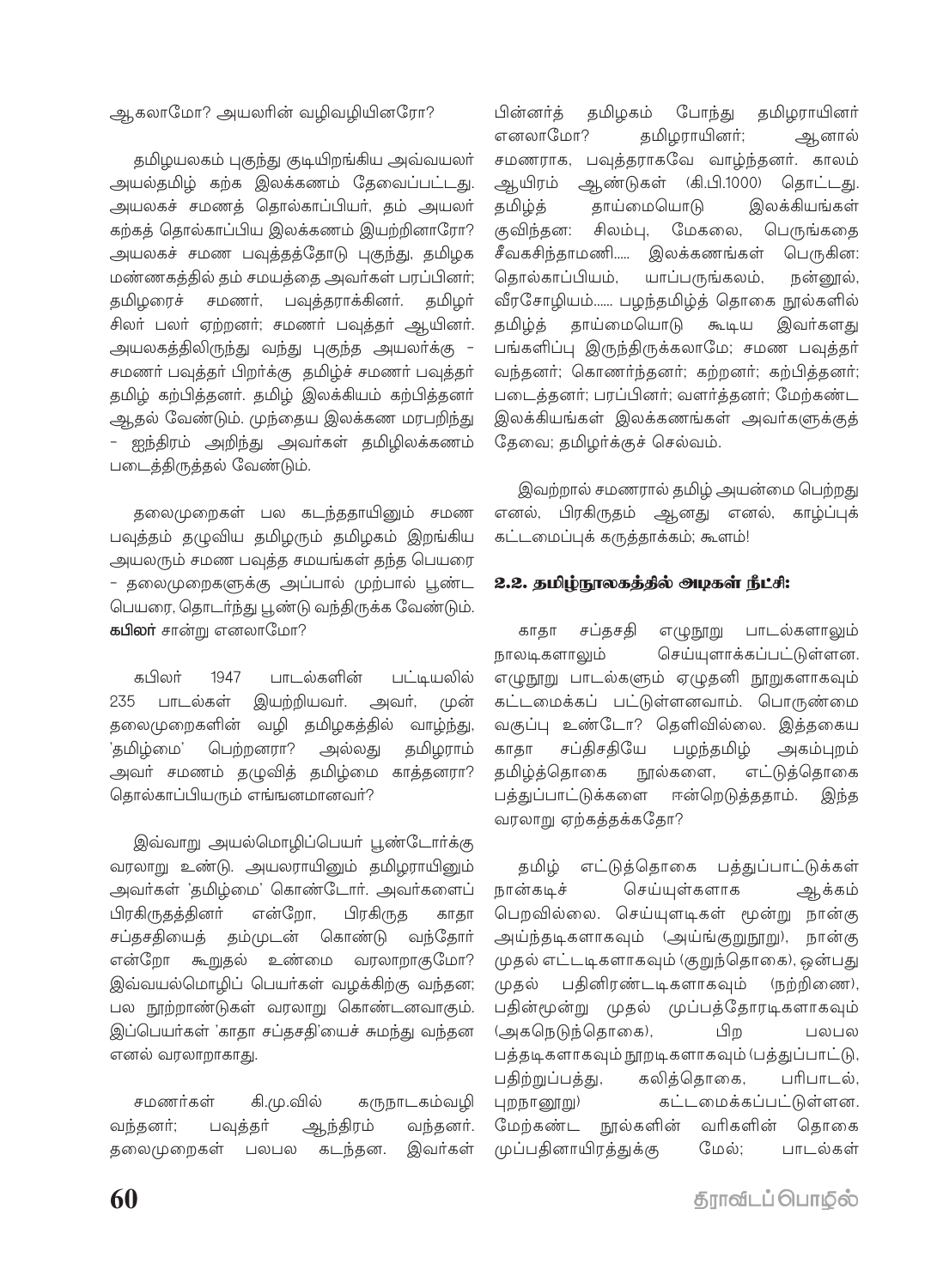ஈராயிரத்து நானூற்றுக்கு மேலாகலாம். காதா சப்கசகியின் செய்யுளாக்கம் படைப்பு, எங்கோ உள்ளன. தமிழ்த்தொகை நூல்களின் செய்யளாக்கம் படைப்பு, எங்கோ உள்ளன! தமிழ், புதுமை; புத்தாக்கம், தோற்றம் பிறப்பு வளர்ச்சி வேறு; மாறு அல்லவா! ஒப்பீடும் உறவும் எங்ஙனம் ஒக்கும்?

#### 2.3. நூல் தொகுப்பு முறை வேற்றுமை -கமிமின் கனிமை:

காதா சப்தசதி 'எழுநூறாம்?' ஏழு நூறுகளாகும் வகுப்பாம். இதனுள் வேறு வகை தொகைப்பாடு இல்லை. தமிழ்த் தொகை நூல்களில் 'பத்துக்கள்' வகுப்பு உண்டு. பின் 'நூறு', பின் 'நானூ று'; 'நூற்றைம்பது' (கலி); 'எழுபது' (பரி); பின் 'நாலாயிரமும்' உண்டே (ஆழ்வார்கள்). தமிழ்த்தொகை நூல்களின் செய்யுளாக்கம், கட்டமைப்பு, வகுப்பு தொகுப்பு, காகா சப்தசதியிலிந்து வேறுவேறு அல்லவா? மாறு மாறு அல்லவா! இத்தொகுப்பு முறையைக் காதா சப்தசதியா தமிழுக்குப் பாடமாகக் கற்பித்திருக்கும்? திரிசதகம் (100 + 100 + 100), அமருசதகம் (100) ஆகியவையா (கி.பி.600க்குப் பிற்பட்டவை) தமிழ்த்தொகை நூல்களாக்கத்திற்கு (கி.பி.600க்கு (மற்பட்டவை) பாடம் புகட்டியிருக்கும்? இவை புகட்டல் கற்பனை தானே? கற்பனை வரலாறாகாதே! தமிழின் தனிமை அல்லவோ தோன்றுகிறது!

வடவகத்துப் பிரகிருதம் சமஸ்கிருதம் ஆகிய மொழிகளின் நூல் தொகுப்பு முறையில் 'நூறு', பெற்றுள்ளன. 'எழுநூறு' ஆகியவை இடம் கோவர்த்தனரின் சப்தசதி (கி.பி.12 ஆர்ய நூற்றாண்டு) ஒரு சான்று.

# 2.4. காதா சப்தசதியின் இலக்கணம் இல்லாக் குறை - தமிழ் அகம் புறம் **இலக்கண வளநிறை:**

காதா சப்தசதி என்னும் இந்நூலின் பாடல்கள் ஹால மன்னரால் தொகுக்கப்பட்டவை என்பர். அவை அனைத்தும் அவரது அரண்மனையில் பாடப்பெற்றுத் தொகுக்கப்பட்டவை அல்ல. அவரே பாடியவை பிற பாடல்கள் 44.

எல்லாம் மக்கள் பலாால் நாட்டகத்தில் அங்கும் இங்குமாக எப்போதோ அப்போதோ பாடப்பட்டவையாம்; கற்ற பலமைப் பாவலரால் பாடப்பட்டவை எனவும் கொள்ள இயலவில்லை. அவை பொதுமக்களால் உணர்வுக்கு ஏற்ப வெளிவந்தன; நாட்டார் பாடல்கள்: நாட்டுப் பண்பாட்டைப் பாடுபவை - literature of folk tradition.

ஹாலவின் பாடல் தொகுப்பிற்கு நெறிமுறைகள் இருந்தனவாகத் தெரியவில்லை. அனைக்குப் பாடல்களும் நாலடிப் பாடல்கள் போலும். பொருள்வாரியாகவும் தொகுக்கப் அவை பெறவில்லை; கூற்றுகள் கூற்றாளர் முறையிலும் தொகுக்கப்படவில்லை. ஆயினும் வாய்ப்புகள் இருந்தன. வரலாறு தான் என்ன? காதா சப்தசதியைப் பாடியோருக்கும் பாடற்பொருளுக்கும் தொகுப்புமுறைக்கும், நெறிமுறைகள் இலக்கணம், இருந்ததாகத் தெரியவில்லை. இப்பாடல்களே முன்னைப் பாடல்கள்; காலத்தால் முதன்மைப் பாடல்கள்; மன்னர் திறத்தால் கொணரப்பட்டவை; தொகுக்கப் பெற்றவை; பெற்றோர் இல்லை; போற்றியோர் இருந்தனர். பாடல்கள் காதா சப்தசதி அநாதை!?

பழந்தமிழ்த் தொகைநூல்களின் ஆக்கம், சப்தசதியின் தொகுப்புமுறை, காகா தொகுப்புமுறையிலிருந்து வேறுபட்டன தெள்ளத்தெளிந்ததுதானே. என்பது தமிழ்த் தொகைநூல்கள் வரையறை, அடிகள் பொருண்மைகள் வரையறை, கூற்றுகள் வரையறை, திணைகள் வரையறை, செய்யுள்கள் வரையறைகளின் வழித் தொகுக்கப்பட்டவை அல்லவா? தமிழில் இவ்வரையறைகள், முறைகள் எங்ஙனம் வந்தன? வரையறைகள், முறைகள் ஆகியவற்றுக்கு நெறிகள் வழிகள், தென்படுகின்றன. இவை ஆள்கின்றன அல்லவா; இவை பனுவல்கள் படைப்பாக்க நெறிமுறைகள் – அஃதாவது இலக்கிய ஆக்க நெறிமுறைகள் இலக்கியத்துக்கான இலக்கணங்கள் (Literary Theoretical Creative Conceptions) எனப்படுகின்றன. தமிழ் தான் இச்செல்வங்களைப் பெற்றுள்ளதே; தொல்காப்பியம், பொருளதிகாரம் இவை தானே!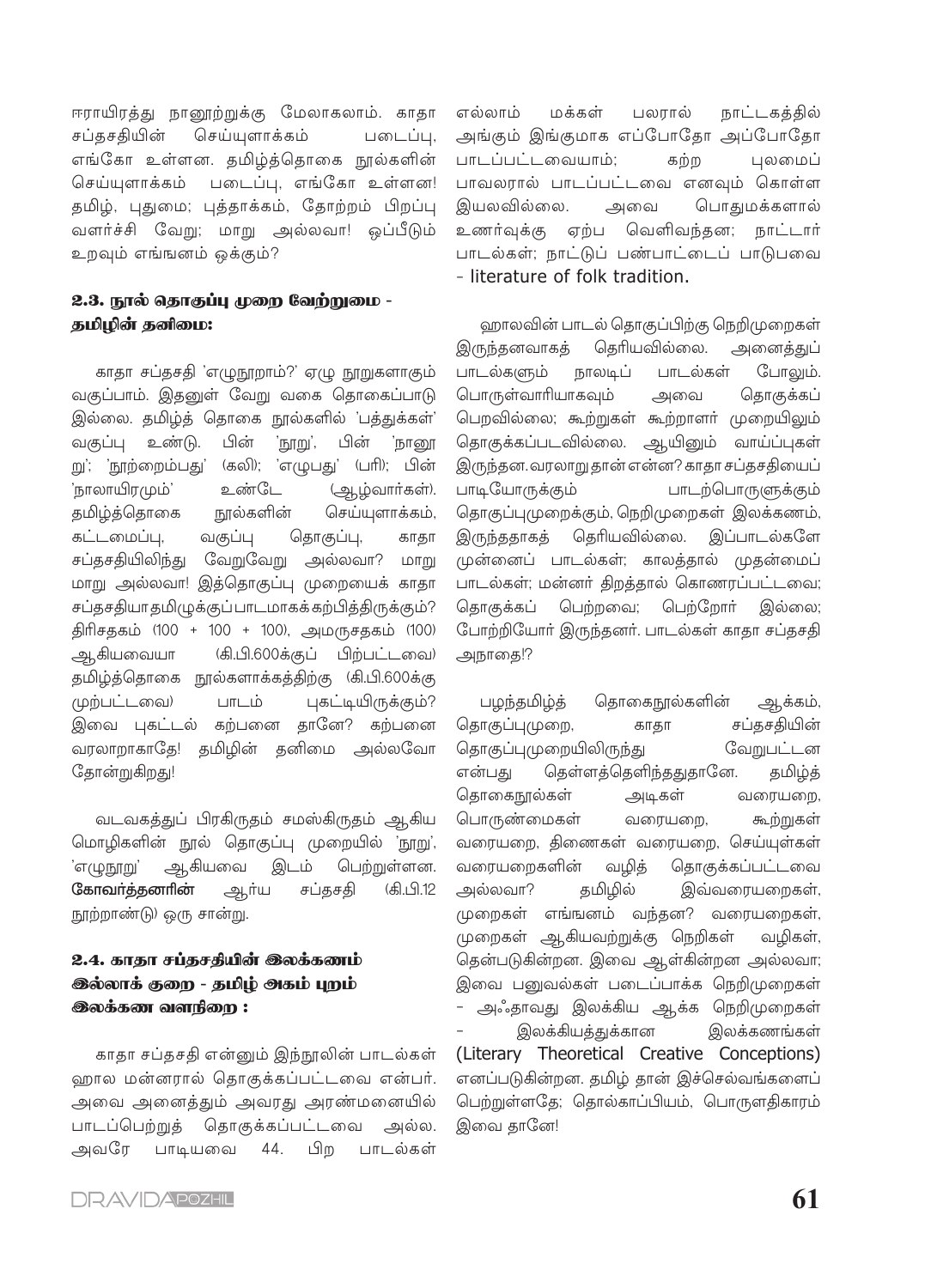தமிழ் எட்டுத்தொகை, பத்துப்பாட்டுக்கள், ஆகியவற்றுக்கு கீழ்க்கணக்கு நூல்கள் இலக்கணம் தொல்காப்பியம். தமிழ்நூல்கள், இலக்கணத்தையும் படைத்துக் கொண்டன; இலக்கணம் இலக்கியங்களையும் படைத்துக் கொண்டன. இவ்வாறான தமிழின் ஆக்கம் 'தான் தோன்றி' எனலாமா? இவை கேவை. படைப்புப் பனுவல்களின் வேணவா? நூல்களும் நெறிகளும் - இலக்கியங்களும் அவற்றுக்காகின இலக்கணங்களும் ஒருநாணயத்தின் இருபக்கங்கள். ஒருபக்கம் இல்லையானால் நாணயம் உளகாகுமோ? தமிழ் இலக்கியங்களும் இலக்கணங்களும் தமிழின் இருகண்கள். தொல்காப்பியத்தை ஒத்த இலக்கணநூல் உலகின் வேறு எந்த மொழிகளில் தோன்றியது? தேடுகிறோம்; விடை இல்லை!

#### தமிழ் வளர்ந்தது; உயர்ந்தது!

தமிழ் எங்கே? பிரகிருதம் எங்கே? காதா சப்தசதி எங்கே? தமிழ் நூல்கள் எங்கோ! இவற்றிடை இவ்வரலாற்றில் உறவு எங்ஙனம் காணலாம்? எவ்வளவு காணலாம்? சிரீநிவாசனார் தாய் பிரகிருதத்தைத் என்கிறார்; தமிழை மகவு என்கிறார். ஆனால் மகவுக்குத் தந்தை காணோமே! தாய்க்குக் கணவர் காணோமே! அநாதைப் பெண்ணுக்கு மகவு எங்ஙனம் கோன்றும்? தமிழ், வழிவழி இல்லறக்கின் பிள்ளை! தமிழுக்கு ஈடும் இல்லை; இணையும் இல்லை!

ஆனாலும் வேறொரு - கதைப்பும் உண்டு. **ஹெர்மன் தீக்கன் -** மேலை அய்ரோப்பிய சமஸ்கிருத தமிழ் ஆசிரியர் – காதா சப்தசதியை பட்டம் பெற்றவர். ஆராய்ந்து அவரது கூற்று ஒன்று காதா சப்தசதிக்கு இலக்கணம் உண்டு; அவ்இலக்கணம் **வாத்சாயனரது** காம சூத்திரம் எனப் பேசுகிறது. பழந்தமிழையும் இவ்வறிஞர் விரிவாக ஆராய்ந்துள்ளார். தமிழ் அகஇலக்கியங்களுக்குத் தொல்காப்பிய இலக்கணம் உண்டு எனக் கண்டு இவர் அதிர்ச்சி அடைந்து விட்டார். இவரது கருத்தும், தமிழின் அகம் புறநூல்கள் காதா சப்தசதியின் தோன்றியவையே தாக்கத்தால், உறவால்

என்பதாகும். (தீக்கன் தமிழைத் தீக்கண் வழி நோக்குகிறார். (நமது) ஆய்வில் காணப்பட்டது.) காம சூத்திரம் இலக்கியம் படைத்தல் பற்றி ஏதும் பேசவில்லை. அது அதன் நோக்கமும் தொல்காப்பியத்திற்கு இணையாகக் அல்ல. காதா சப்தசதிக்கு இலக்கணம் கற்பிக்கிறார் கீக்கன்; கதை கட்டுகிறார். அவரது ஆய்வில் தேடுகிறோம்; மெய்ம்மை பொய்மை தென்படுகிறது.

#### 2.5. காகா சப்தசதி ஒரு கலவை :

பிரகிருத மொழியில் தோன்றிய காதா சப்தசதி எனப்படும் 700 பாடல்களின் தொகுப்பு நூலே, காலத்தால் முந்திக் காதல் காமம் பேசும் முதல் இலக்கியம்; இந்தியப் பண்பாட்டுப் பின்புலத்தில் இந்தியம் ஒலிக்கிறது' பிறந்து என்றல்லவா சிரீநிவாசனார் நூலாசிரியா் முரசறைகிறார். நூலாசிரியா், காதா சப்தசதியும் கொல்தமிழ் அகம்புற நூல்களும் பாடியோர் பெயர்களாலும் பாடப்பட்ட பொருள்களாலும் பிறப்பொற்றுமை உடையன எனக் காட்டுகிறார். 'ஹால' என்னும் சாதவாகன மன்னன் கி.பி. முதல் நூற்றாண்டில் 700 பாடல்களாகத் தொகுத்த நூல் இதுவாம். நூலாசிரியா்க்கு முதன்மைச் சான்றும் இதுவே.

காதா சப்தசதி இக்காலத்தில் பல பதிப்புகளாக வந்துள்ளன. கண்டெடுத்த பழஞ்சுவடிகள் 17. பதிப்புகள் எல்லாம் 700 பாடல்களும் காட்டுகின்றன. ஆனால் வெளிவந்த பதிப்புகளை பல ஆய்கின்றபோது அவ்எல்லாப் பதிப்புகளிலும் இடம் பெற்ற, தொகுக்கப்பெற்ற பாடல்கள் 964; எல்லாவற்றுள்ளும் பொதுவான பாடல்கள் 430 மட்டுமே எனக் தெரியவருகிறது. மற்றவை வேறுவேறாக அல்லவோ தோன்றுகின்றன. போாசிரியர் நூலில் ஆர்டி தம் (Viraha- $Bhakti$ ) இக்குழப்பத்தை எடுத்துக்காட்டுகிறார். (காதா சப்தசதியின் முதற்பதிப்பு 1881, பதிப்பு, மொழிபெயர்ப்பு A. Weber செருமானிய மொழியில்.)

தொகுப்பில் சிக்கலோ சிக்கல்; குழப்பமோ குழப்பம். காதா சிகைக்கப்பட்டதோ சப்தசதி கூட்டப்பட்டகோ: குறைக்குக் கூட்டிக் குறைக்கப்பட்டதோ? மிகைப்பாடல்களும்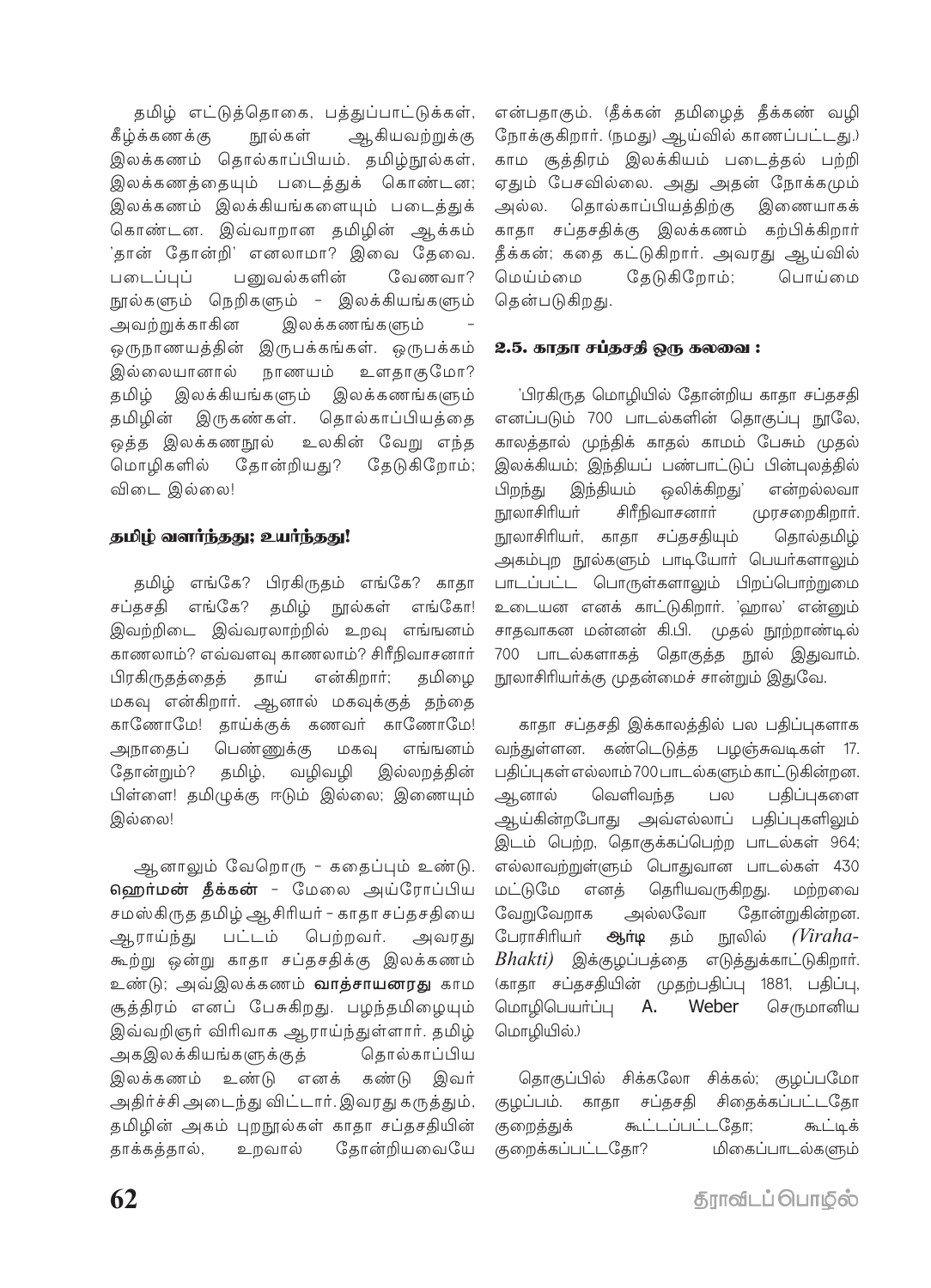காட்டப்பட்டிருத்தல் வேண்டும். நூலில் கூட்டலும் எப்போது கழித்தலும் எங்கு இயற்றப்பட்டன என்பகற்கு வரலாறு தெளிவில்லை; பேசவில்லை. இன்றைய காதா சப்திசதியின் தோற்றத்திற்குக் காலமும் இடமும் தென்படவில்லை. எவ்வாறாயினும் வறாலவின் பிற்காலத்தில் கி.பி.1200 அளவில், காதலிலக்கியம் வஜ்ஜாலக்கம் காலம் வரை, கழித்தலும் கூட்டலும் நிகழ்ந்திருக்கலாம். காளிதாசன் காப்பியங்கள், பா்த்ருஹாியின் திாிசதகம், அமரு(வின்) சதகம் ஆகிய காதல் காம இலக்கியங்களின் தாக்கம் கி.பி. முதலாயிரத்தில், கழித்தல் கூட்டலுக்கு வழிவகுத்து வாய்ப்பளித்திருக்கலாம். இவை மட்டுமா? தமிழின் புறமும் தாக்கம் அளித்திருக்கலாமே! அகம் தமிழ்த் தொகை நூல்களின் காலம் தான் கி.பி. முதலாயிரத்தின் முற்பகுதி ஆயிற்றே!

மன்னன் பாடல்களைத் ஹால எழுநூறு தொகுத்திருப்பார் என்பதும் அய்யமே. (பிரம்மாவின்) தொகுப்பு ஒரு கோடியிலிருந்து ஏன் அம்மன்னன் எழுநூறு அளவில் நிற்க வேண்டும்? மேலும் இருக்கலாம்; கீழும் இருக்கலாமே! 'ஏழு, எழுபது, எழுநூறு, ஏழாயிரம்' என்னும் எண்கள் இந்தியப் பண்பாட்டு மரபில் அங்கிங்கெனாதபடி பிரகாசமாய் வெங்கும் ஒளிரும் எண்கள்: ஏழுநாளிகை, ஏழுநாள்கள், ஏழுலகம்.... புனிதமும் பாவமும் நிறைந்தன எண்கள்?! Dogmatism!

ஹால எனும் ஆந்திர மன்னன் எழுநூறு காதற்பாக்கள் தொகுத்தார் என வரலாறு உண்டோ? இன்றைய நூற்பதிப்புகள் சான்று பேசவில்லை. காகா சப்தசதியின் வரலாறு அது கொடுத்தது சிறிது; கொண்டது பெரிது எனப் பேசுகிறது எனக் கொள்ள வேண்டி உள்ளது; உண்மையோ! ஹால தொகுத்தவை தெளிவில்லை. அவர் எழுநூற்றுக்குக் குறைவாகவே தொகுத்திருக்கலாம். நூற்பெயர்? 'எழுநூறு' என்னும் மரபினதாகலாம்; இது நூலாக்க தொகுப்புமுறை; பெயரிடுமுறையுமாகலாம். காதா சப்தசதியின் இன்றைய பதிப்புகள் Handicapped!

சிக்கல் இவ்வாறான கொகுப்புச் வேற்றுமைகள் பற்றியும், பகிப்பு பற்றியும் இந்நூலாசிரியா் சிரீநிவாசனார் பேசவில்லை;

கண்டுகொண்டிருந்ததாகவும் அவர் நால் பேசவில்லை. (தொகுப்பிலுள்ள இந்த வரலாற்றுச் சிக்கலை அவா் அறிந்திருக்கலாம்; ஆனால் அறிவிக்க விரும்பவில்லை போலும்.) இவ்வளவு சிக்கல்கள் நிறைந்த தொகுப்பு நூலை ஆய்வுக்குச் சான்று நூலாக எங்ஙனம் ஏற்கலாம்? வரலாறு எங்ஙனம் உண்மையாகும்? இன்றைய பதிப்பின் தொகுப்புகள் இந்திய மரபின் காதல் காமம் பேசலாம். ஆனால் இவ்இன்றைய பதிப்புக் தொகுப்புகள் தமிழுக்குத் தந்தன; தமிழைத் தாக்கின எனப் பேசல் வரலாறாகத் தோன்றவில்லை. இந்நூலாசிரியரின் ஆசைக்கனவே தோன்றுகிறது. மறுப்புச் சான்றுகள் மேலும் மேலும் உள்ளன:

430 பாடல்கள் பொது; எல்லாப் பதிப்புகளிலும் உள்ளன. ஆனால் மேலும் 534 பாக்களே இக்கொகுப்பில் காகா சப்கசகியாகக் கொள்ளப்பட்டுள்ளனவே. நீங்க 430 மிகுதி பாக்கள் யாவை? பலர் பாக்களைச் 270 சேர்த்திருக்கலாம்; பின் காலந்தொறும் சேர்க்கை நடைபெற்றிருக்கலாம். சுவடிகள் கிடைத்தவை 17; காலந்தொறும் படிகளாயின. படி எடுத்தோா் பாா்வையில் கழித்தலும் கூட்டலும் வேண்டும். நிகழ்ந்திருத்தல் வஜ்ஜாலக்கம் என்னும் தொகுப்பு ஆக்கம் பெற்ற காலம் (12– ஆம் நூற்றாண்டு) எல்லையாகலாம். இங்ஙனம் சிதைவு பெற்றுக் கலவையான காதா சப்தசதியை, எட்டுத்தொகை எங்கனும் சிதைவுகாணா பத்துப்பாட்டுகளுடன் எங்ஙனம் ஒப்பிடலாம்? உறவுபடுத்தலாம்?! நூலாசிரியா் சிரீநிவாசனாரின் கருத்துகள் வரலாற்றுக்கு ஏலா. வம்பே இவை!

#### 2.6. இந்தியப் பண்பாடு ஒருமையோ?:

இந்நூலாசிரியா் சிரீநிவாசனார் இந்திய நாடு - பண்பாட்டில் பன்முகம் மண்ணகம் கொண்டிருக்கவில்லை; ஒருமை முகமே கொண்டுள்ளது; 'இந்தியம்' (Indianness) என்னும் ஒருமைக்கருத்தாக்கமே காணத்தக்கது. பலவாயினும் மொழிகள் பண்பாடு ஒன்றே கருத்துகளையே முன்வைக்கிறார். என்னும் மொழிப்பன்மை பண்பாடடுப் பன்மை காட்டும் என்னும் வரலாற்றாசிரியர்கள் கருத்துகளை இவர் மறுக்கிறார். இலக்கியம், மெய்யியல், நம்பிக்கைகள் (Literature, Philosophy Beliefs) and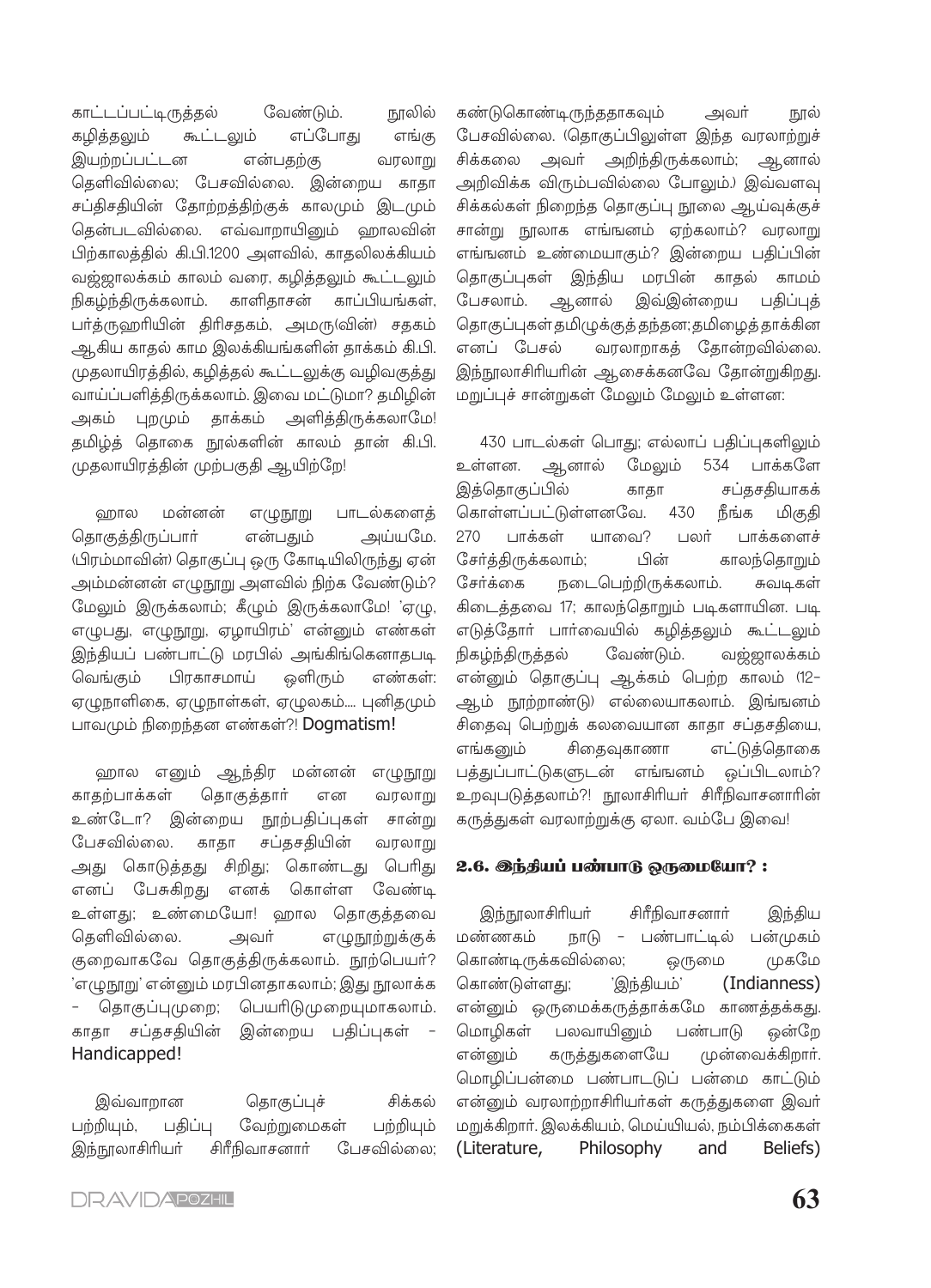ஆகியவற்றுள் ஆகியவற்றால் – இந்தியா ஒருமை கொண்டுள்ளதாகவும் அவர் எடுத்துப் பேசுகிறார். இவ்வாறு பேசிவிட்டு இலக்கியத்தில் ஒருமை உண்டு என்பதை அதன் நூற்பொருண்மையாகக் கொண்டு செல்கிறார்.

மெய்யியலம் சமயமம் இந்தியாவில் ஒன்றாகவே இயங்குகின்றன போலும். (இந்தியாவில் தனியே மெய்யியல் (Philosophy) அறிஞர்கள் இல்லை என மேலை சிலர் கொண்டுள்ளனர். கருக்குக் ஆன்ஆர்பர் பல்கலைக்கழகத்தில் நான் கொண்ட நேர் உரையாடல், இது.)

இந்திய மண்ணகத்தில் எத்தனை எத்தனை சமயங்கள்; சார்வாகம்; பவுத்தம், சமணம், வைகிகம், வைணவம், சைவம், அக்குவைகம், வீாசைவம்...... விசிட்டாத்துவைதம், இந்திய மண்ணகத்தில் பத்துக்கு மேல் சமயங்கள் உள்ளன என **ஆா்டி** என்னும் மெய்யியல் பேராசிரியா் (Friedhelm Hardy, Professor of Theology (Rtd.), University of London) வகுத்து வரைந்துள்ளார். இச்சமயங்களுள் ஒற்றுமை, ஒருமை உண்டோ!! இவ்வுலகவியல் பேசிய இல்லவே இல்லை. சார்வாக வீழ்த்தப்பட்டுப் உலகாயக சமயம் புதைக்கப்பட்டுவிட்டதே. அடித்து பவுத்தம் நொறுக்கப்பட்டு வெளிநாடுகளுக்கு விரட்டப்பட்டதல்லவா! இந்தியச் சமயம் சமணம் மூலைமுடுக்கிற்குத் கள்ளப்பட்டு விட்டது. கொடுமைகளைச் செய்தார் வைகிக இந்தக் சமயத்தாா். தமிழகத்தில் சைவம், வைணவம் பூசலிட்டுக் கொண்டு எழுந்தன. அத்துவைதமும் விசிட்டாத்துவைதமும் தம்முள் போரிட்டுக் கொண்டன. வீரசைவம் போர்க்கொடி தூக்கியது. இசுலாம் தழுவினாா். இந்திய மக்கள் பலர் ஒற்றுமை எங்கே? மண்ணகத்தில் ஒருமுகம் எங்கே? சாங்கியம் யோகம் எல்லாம் கரைந்தன. வடக்கே குரங்கு வழிபாடும் தெற்கே அம்மன் வழிபாடும் ஆகிய நம்பிக்கைகள் அல்லவோ வருகின்றன. மெய்யியல்/சமயத்தின் நடந்து மேல் சமயப்பித்தே (religiousity) உள்ளார்ந்து பரவி நிற்கிறது. இந்திய மண்ணகத்தில் சமயங்கள் பல பல; பற்பல; பன்மை!! சமயம் என்பதற்கான பொருண்மை வரையறை (definition) க்கு சமயங்களின் தொகை ஏற்பச் வகை

அமைகின்றன. அறிஞர்கள், வரலாற்றாசிரியர்கள் அவரவர்களது பார்வை இவை. இந்நூலாசிரியர் சமயப்பொருண்மை கொள்கிறார்? என்ன புலப்படல் காணோம்.

மேலைப் பேரறிஞர் Albert Sweit என்பார் இந்தியப் பண்பாட்டீல் கருதுகோள்கள், கருத்தாக்கங்கள் life-affirmation, life-negation எதிர்மறை என்னும் இரண்டு வகைகள் கொண்டுள்ளன என விளக்கிச் சென்றுள்ளார். இந்தியப் பண்பாட்டுப் புலக்கில் வாம்க்கை மறுப்பு/வெறுப்புக் கொள்கையே மலிந்துள்ளது என்பகட அவரது கருத்து. மேல் இங்குக் தரப்பட்ட வரலாறு இதுதானே. இந்நூலாசிரியர் கரும/வினைக் கோட்பாடு இந்தியாவிற்குப் பொதுமை என்கிறார். மேற்கண்ட ஒவ்வொரு சமயத்தாரும் கருமம் பற்றி ஒரோர் கருத்தினை மேற்கொண்டுள்ளனர். வள்ளுவர் பேசும் ஊழ் என்பது வேறு. வீடுபேறாவாது அவலக்கவலை கயாற்றின் நீங்கிப் பாவ புண்ணியங்கள் சாராது என்றும் ஒருபடித்தாய் இருத்தல் என்கிறார், சமணர் மணக்குடவர், முப்பாலின் முதல் உரையாசிரியர். இக்கருத்தாக்கத்தை வைதிக சமயம் உடன்படாது. கரும/வினைக் கோட்பாட்டிற்கும் வீடுபேற்றிற்கும் உறவுண்டே. வீடுபேறு/மோட்சம் என்றும் தாமே ஒருபடித்தாய் இருத்தலா? அல்லது இறைவனை அடைதலா? பூசல். பன்மை காண்க.

இந்நூலாசிரியர் மேலும் திரிவர்க்க, சதுர்வர்க்கக் கருத்தாக்கங்கள் (தா்ம அா்த்த காம மோட்சம்) இந்தியப் பொதுமையைக் காட்டிக்கொண்டிருந்தது என்கின்றார் அல்லவா? இவை பற்றி ஒவ்வொரு சமயத்தாரின் பார்வையும் வேறு வேறு. வைதிக சமயத்தார்க்கு மநுதா்ம/வருணாசிரமமே தா்மம். இது அா்த்தம் காமத்தை முழுமையாக உடன்படவில்லை. மோட்சக் கருத்தாக்கம் தர்ம துணையாகக் காமத்தைத் தனக்குத் அர்க்க கொள்கிறது; துகைத்துத் தூக்கியும் எறிகிறது. சான்றுகள் பல. (தி. முருகரத்தனம் காண்க.) **வேறு** எங்கோ உண்மை வரலாறு!!

#### 2.7. வெழத்தெழந்த பக்தி இலக்கியம்!:

இந்நூலாசிரியர் சிரீநிவாசனார், 'பிரகிருக காதா சப்தசதியால் தொடக்கம் பெற்றுத் தமிழ்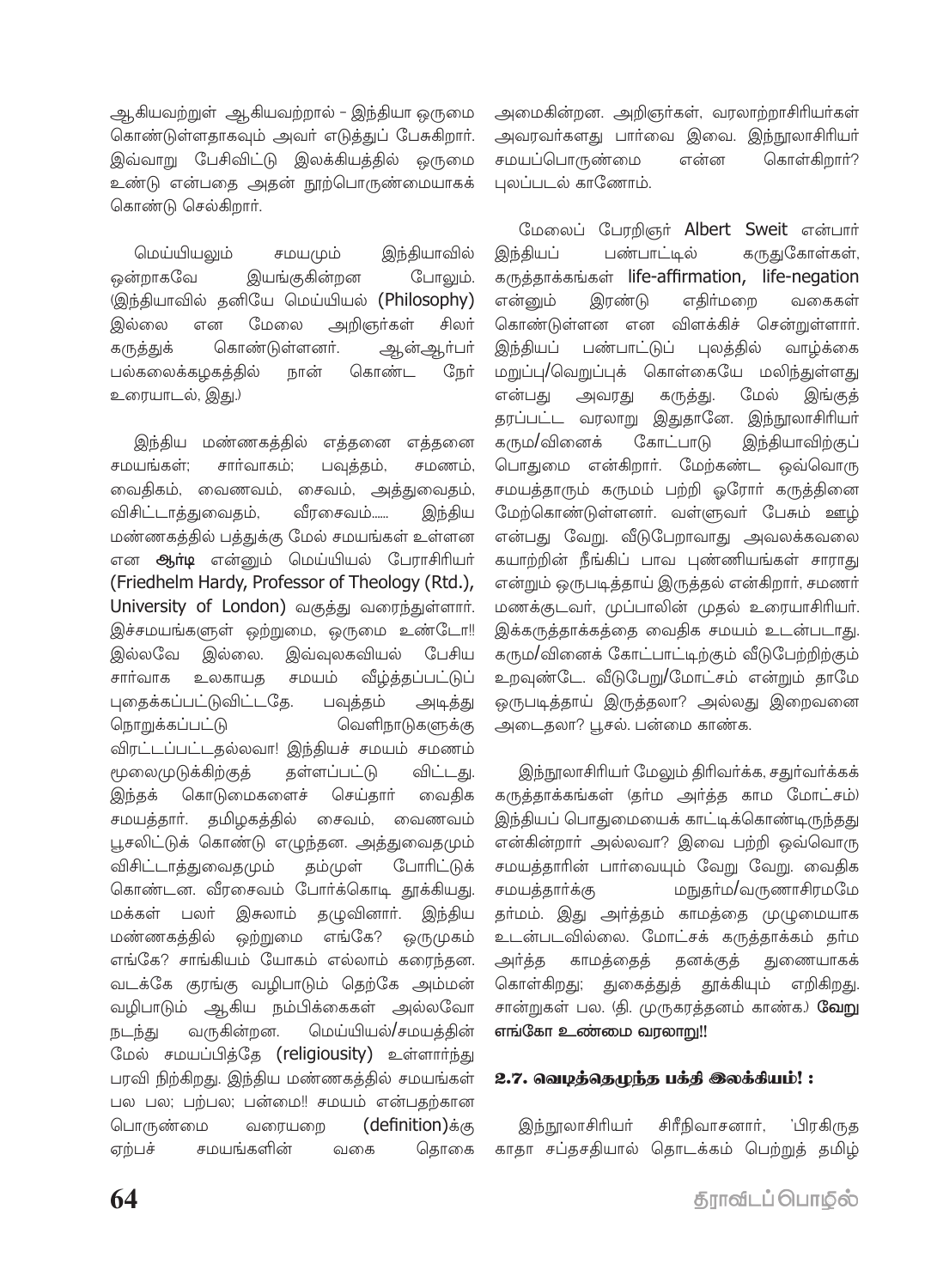அகப்பொருட் பாடல்கள் வழி கி.பி. எட்டு, ஒன்பது நூற்றாண்டுகளில் வைணவ ஆழ்வார்கள் சைவ நாயன்மார்களது பணியால் பக்தி என்னும் மலை வெடித்துத் தோன்றியது' (avalanche) என இலக்கிய வரலாறு வரைந்துள்ளார். பக்திஇயக்கம் இலக்கிய வரலாறாம். இல்லறக் காதல் காம வாழ்வில் வந்து செல்லும் தலைவன் தலைவியே பரம்பொருள், பக்தன் ஆகின்றனர் என்பது அவரது கருத்து. சரியாகலாம். ஆழ்வார்கள் நாயன்மார்கள். பழந்தமிழின் அகப்பொருள் நூல்கள் கற்றிருப்பர். ஆனால் பிரகிருதம் காதா சப்தசதி படித்திருப்பரா! அப்படிச் சொல்கிறார் ஆசிரியர். சான்றுகள் காணோம்; அவர் காட்டவும் இல்லை. கழிப்போம்.

பேரிடிதான். பக்கி இயக்கம் இந்திய எண்ணக்கோல ((ideological வரலாற்றை thought/ tradition) அது அடித்துத் துகைத்து மாற்றிவிட்டது. ஆனால் நூலாசிரியா் இந்திய இலக்கிய வரலாற்றில் இடிபாடு இல்லை; அது தன் முன்னைப் போக்கிலேயே சென்று கொண்டிருந்தது என்கிறார். தலைவன் தலைவி - பரம்பொருள் பக்தன் - தொடர்ந்து அல்லவோ பக்தி நூல்களில் இடம் பெற்று வருகின்றனர். காதலுணர்ச்சி போலப் பக்தியுணர்ச்சி, பிரிவால் விளைந்த துன்பம், நூற்கட்டமைப்புக்கள் - இவையெல்லாம் பக்தி நூல்களில் பொங்கி வழிகின்றனவாம். வைத்துக் கொள்வோம்

அகப்பொருள் நூல்கள், காகா சப்தசதி ஆகியவை தமக்குள்ளே பேசுவன என்ன? அவை இப்பால் வையக வாழ்வையே பேசுகின்றன; வற்புறுத்துகின்றன. வாழ்க்கை இங்கு வாழ்வதற்கே என்னும் குரலே இவற்றுள் ஒலிக்கின்றது. Lifeaffirmation என்னும் எண்ணக்கோலம்/கோளம் என்பர் இதனை வரலாற்றாசிரியர்கள். இக்கோளம் இவற்றின் உயிர்.

ஆனால், பக்கி இலக்கியங்கள் பேசுவன அப்பால்/பாழ் உலகம் பற்றிவை! அவை இகம்பொருள் பரம்பொருள் அல்லாப் பற்றியவையாகும். அவை வையகம் துறந்து வானகம் செல்க என்று பேசுகின்றன. இவை lifenegation என்னும் எண்ணக் கோலம்/கோளம். இவை இவற்றின் உயிர்.

பக்திப் பேரிடியால் வையவாழ்வுக் கோளம் சரிந்தது; சிதைந்தது; உயிர் துடித்தது. பக்திஇயக்கம் என்பகு சமயம்; சமயப்பற்று (religiosity): சமயங்கள் பலவாயின; தெய்வங்கள் பலவாயின. பிாாமணியம் படையெடுத்தது. வைகிக இலக்கியக் தொடர்ச்சி, வளர்ச்சி, வரலாறு வேறாகின்றன. நூலாசிரியரிடம் முழுப்பார்வை – இருகண் பார்வை - உண்டோ என அறியக்கூடல் இல்லை!

#### 2.8. தொல்காப்பியம் சான்றாகுமா?:

மேலும் நூலாசிரியரது கருத்து ஒன்று கருதத் தக்கது. தொல்காப்பியத்தை இந்திய ஒருமைப் பின்புலத்திற்கு, இந்தியத்திற்குச் சான்றாக ஆங்காங்கே காட்டிக் கொண்டு அவர் செல்கிறார். இன்றைய ஆய்வாளர்கள் தொல்காப்பியத்துள் காண்கின்றனர்; செருகல்கள் கூட்டல்கள் காண்கின்றனர். பழந்தமிழின் எட்டுத்தொகை பத்துப் பாட்டுக்களிலிருந்து வேறுபட்ட பல கருத்துகளும் தொல்காப்பியத்தில் இடம் பெற்றுள்ளமை தெரிகின்றது. தொல்காப்பியம் பேசும் நான்கு தெய்வங்கள் பற்றிய கருத்து, செருகலுக்கு முரணுக்கு ஒரு சான்று. தொல்காப்பியத்தின் ஈற்றியல்கள் வேற்றியல்கள் போல் தோன்றுகின்றன.  $9 + 9 + 9 = 27$ என்னும் கட்டமைப்பு செயற்கையோ என எண்ணக் தோன்றுகிறது. நூலாசிரியா் சிரீநிவாசனார் கமிமிலக்கிய வரலாற்றை முமுமையாகப் புரிந்துகொண்டு இந்திய இலக்கிய வரலாற்றை வரைந்ததாகக் கொள்ள இயலவில்லை. நிறைகள் சில; குறைகள் பல. அவருள் விருப்பும் வேண்டாம்; வெறுப்பும் வேண்டாம். Mania வேண்டாம்; Phobia வேண்டாம். Dogmatisam வேண்டாம்.

#### 2.9. தமிழ் பிரகீருத மொழியா?:

தமிழ் மொழியையும் ஒரு பிரகிருத மொழியாகக் கொள்ளுதல் வேண்டும் என்கின்றார் நூலாசிரியர் சிரீநிவாசனார். காதா சப்தசதி எனும் இலக்கியத்தைத் கன்னுட் கொண்ட பிரகிருதத்திலிருந்து அவ்இலக்கியத்தைக் கடனாகக் கொண்ட தமிழும் பிரகிருதமாகக் கொள்ளப்படல் வேண்டும்: இவ் இருமொழிகளும் தம்முள் மொழியுறவும் கொண்டுள்ளன என்கிறார் ஆசிரியர் அல்லவா?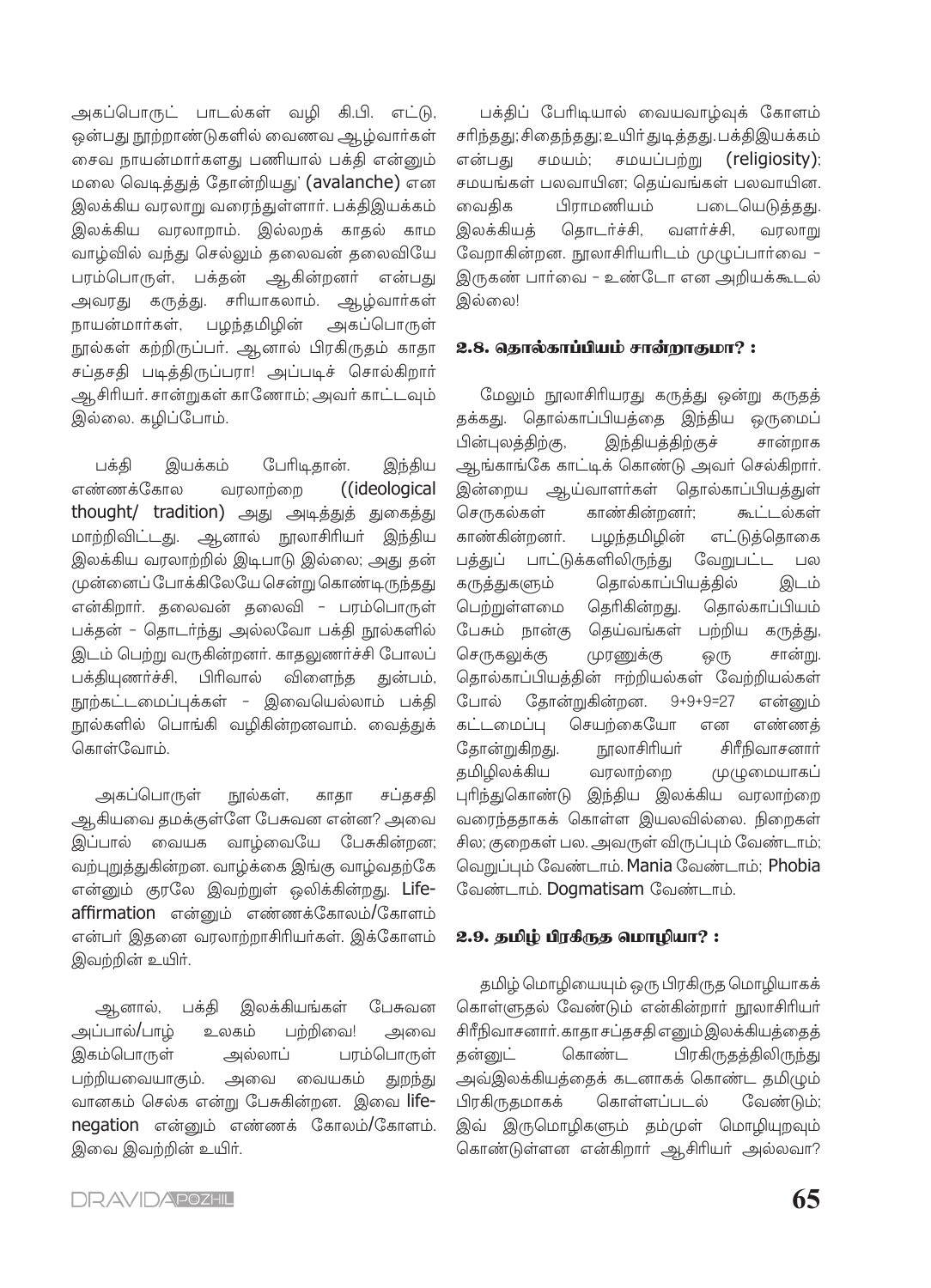'Arvan and **Dravidian** races' என்னும் துகைத்தெறியப்படல் இருமைக் கருத்தாக்கம் வேண்டும் எனவும் இம்மொழிகள் இரண்டும் two families, Aryan and Dravidian எனவும் அவா் வரைகிறாா். இவ்இருமைக் கருத்தாக்கம் ஒன்றா? வேறா? `...harnet's nest?'குழப்பமே கருகிறது.

சொல்லின் பிரகிருதம் என்னும் பொருண்மையிலும் சிக்கல் உண்டு; அகில் பொருண்மைகள்  $\overline{1}$  IQ) உள்ளன. அகன் முதற்பொருண்மைதோற்றம்(Origin)என்கின்றனர்; அடுத்த பொருண்மை இம்மண்ணகம் பற்றியது; இயற்கை சார்ந்தது. 'பிரகிருதம்' ஒருபொதுச் சொல் (general term); மண்ணக மொழிகளைக் குறிக்கும்; தேவஉலக (தெய்வ உலக) மொழியிலிருந்து வேறுபட்டது. சமஸ்கிருதம் சீர் செய்யப்பட்ட மொழி. அது தேவபாடை எனப் போற்றப்படுவது. பிற மொழிகளெல்லாம் மண்ணக 'நீச'மொழிகள் தூற்றப்படுவன. இந்தோ–அய்ரோப்பிய எனத் இனம் சார்ந்து வடஇந்திய மண்ணகத்தில் வழங்கும் மகாராட்டியம்,சௌரசேணியம்,பாலிமுதலானவை பிரகிருத மொழிகளே ஆகுமாம். தமிழ்மொழியும் மண்ணக மொழியே; தேவபாடையாம் வேறுபட்டது; சமஸ்கிருதத்திலிருந்து இது தமிழை 'நீச' பாடை எனப் பிராமணியம் கூறும்; தமிழுக்குத் தெய்வாம்சம் இல்லை என்கிறது அது. தமிழ் இயற்கை சார்ந்த மொழி. இந்தப் பொருண்மையால் கமிமும் பிரகிருகமே. ஆனால் வடஇந்திய இந்தைரோப்பிய இனமோ குடும்பமோ சாராது, திருவிட (திராவிட < திராவிட  $<$  திரமிட  $<$  தீரமிள  $<$  தமிள  $<$  தமிழ) இன, குடும்பத்தை இது சாா்ந்தது. இது மொழியியல் மொழியியலாளர் கருத்துப்படி வரலாறு. இந்தைரோப்பிய இனத்துக்கும் தமிழுக்கும் அமைப்பில் ஒற்றுமை பிறப்பில் இல்லை. கடனாகப் பெற்ற சொல்லாட்சிகளில் ஒற்றுமை இருக்கலாம். தமிழ் தனி; வேறு.

தோன்றிய மொழி காகா சப்தசதி மகாராட்டியப் பிரகிருதமாகும். சிரீநிவாசனார் இப்பாங்கினை அறிந்து கொள்ளவில்லை; பொதுப்பெயரையே பிரகிருதம் என்னும் போலும். நாம் வமங்கினாா் அவர் குவித்த குப்பையைக் கிளறல் வேண்டாம்!

# பிற்குறிப்பு:

தி.சிரீநிவாசனாரது இந்த முப்பது நூல் ஆண்டுகளுக்கு முன்னரே வெளிவந்திருந்தாலும் தமிழகத்துப் புலமையாளர் ஆய்வறிஞர்கள் என் கண்டுகொண்டு பேசியதாக பார்வைக்கு ஏதும் வாவில்லை. <u>ஆங்கிலக்கில்</u> நால் இருப்பது காரணமோ? தமிழாய்வாளர்கள் ஆங்கிலத் தமிழாய்வு நூலைக் கண்டு கொள்வது அரிதாகிவிட்டதல்லவா! நான் இந்த நூலைப் பல ஆண்டுகளுக்கு முன்னரே Wayne State University Libraries (டெட்ராய்ட், அமெரிக்கா U.S.A) கண்டு, படி எடுத்துக்கொண்டு வந்து நண்பா்களுக்கு வழங்கிக் கொண்டிருக்கிறேன். (தி. முருகரத்தனம்)

# நூற் குறிப்புகள்:

- Hardy, Friedhlm, Viraha Bhakti, The Early  $1.$ History of Krishna Devotion in South India, 1983, Oxford University Press.
- Tieken, Herman, Kavya in South India: Old  $2.$ Tamil Cankam Poetry, 2001.
- $3.$ Sweitzer, Albert, Indian Thought and Its Development.
- $\overline{4}$ . முருகரத்தனம், தி., மேலை அறிஞர் கமிம். நம் பார்வையில் பார்வையில் **அவர்கள், தொகுதிகள் 1 (2013), 2 (2015),** மதுரை: தமிழ்ச் சோலை.
- 5. முருகரத்தனம், தி, அனைத்திந்திய வரலாற்று சூழ்புலத்தில் அறிவுநெறிச் வள்ளுவரது முப்பாலின் இடம், (2016), ஆய்வுத்திட்டம், சென்னை: செம்மொழித் தமிழாய்வு மத்திய நிறுவனம்.

#### ஆசிரியர் குறிப்பு:

 $G \cup \pi \pi$ . கி. முருகரத்தனம், மகுனர காமராசர் பல்கலைக் கழகத்தில், திருக்குறள் ஆய்வுத்துறையில் பல ஆண்டுகள் பணியாற்றித் தமிழியற் புலத்தின் தலைவராகவும் மதிப்புறு பேராசிரியராகவும் இயங்கி ஓய்வு பெற்றவர்.